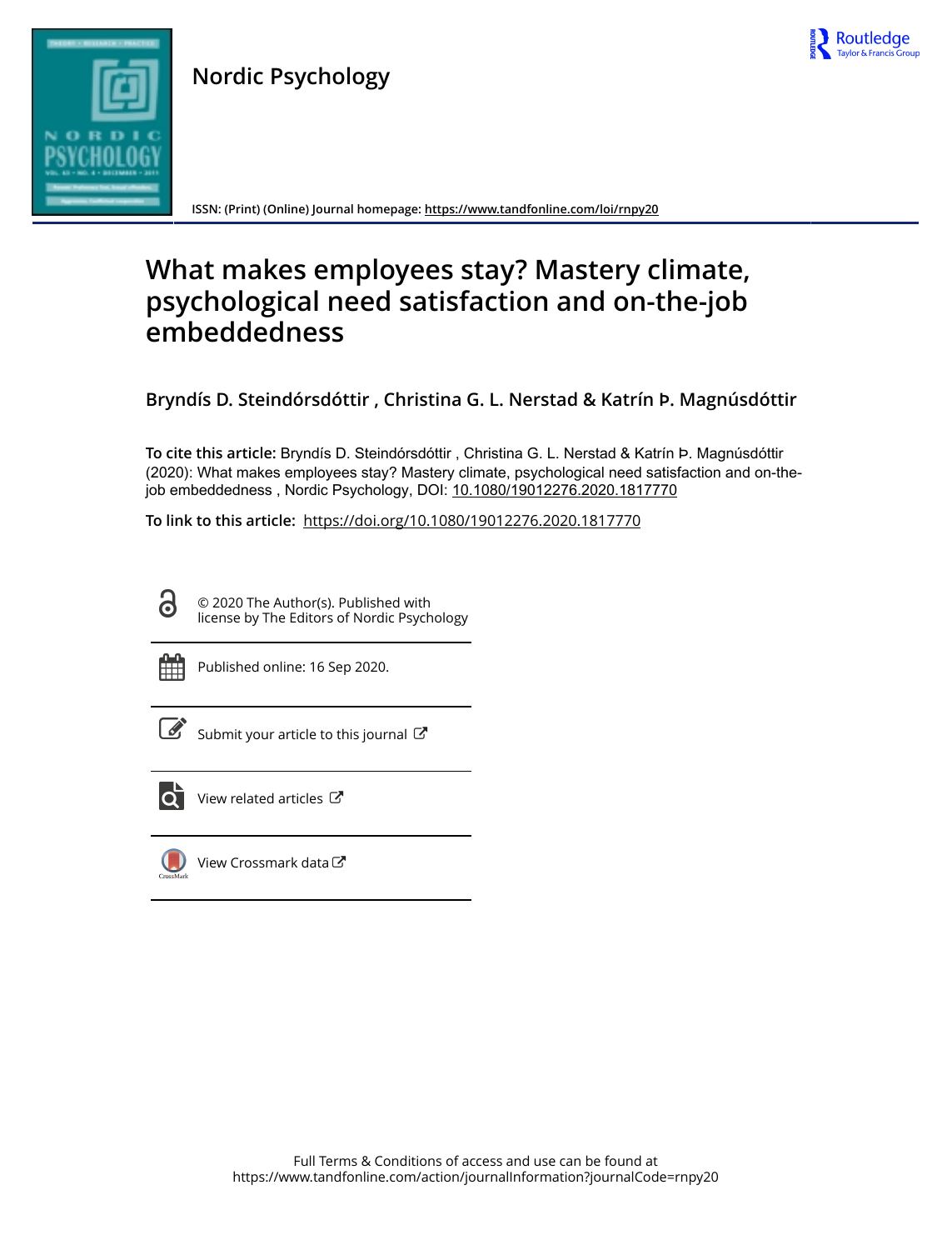# <span id="page-1-0"></span>**a** OPEN ACCESS What makes employees stay? Mastery climate, psychological need satisfaction and on-thejob embeddedness

BRYNDÍS D. STEINDÓRSDÓTTIR $^1$ , CHRISTINA G. L. NERSTAD $^2$  & KATRÍN Þ. MAGNÚSDÓTTIR $^1$ 

Correspondence address: Bryndís D. Steindórsdóttir, Leadership and Organisation, BI Norwegian Business School, Oslo, Norway. Email: bryndis.d.steindorsdottir@bi.no

# Abstract

Job embeddedness was developed as a new perspective to explain employee retention, and recent research has demonstrated its predictive power of voluntary turnover. However, little is known about factors that might influence job embeddedness. The aim of this study was to examine if a perceived mastery climate at work predicts job embeddedness (i.e., links, fit and sacrifice) and whether satisfaction of the needs for autonomy, relatedness, and competence would mediate this relationship. In a survey of 430 employees from six organizations in Iceland and one in Norway, we found that the needs for autonomy, competence, and relatedness mediated the relationship between a perceived mastery climate and the links, fit, and sacrifice dimensions of on-the-job embeddedness. We discuss theoretical and practical implications as well as directions for future research.

Keywords: mastery climate, basic need theory (BNT), job embeddedness, employee retention

# Introduction

Employee retention has become a popular topic within organizational psychology due to the high cost related to employee turnover (Coetzee et al., [2018](#page-21-0)) and because of increased competition for talent (Hughes & Rog, [2008](#page-22-0)). Not surprisingly then, explaining why people leave an organization has recently been widely studied. For decades, turnover models have suggested that employees will stay when they are satisfied, committed, and involved in their jobs, and leave if they are not (Griffeth et al., [2000](#page-22-0); Rubenstein et al., [2018\)](#page-24-0). The current evidence shows that attitudes only account for a small part of overall employee retention and turnover (Rubenstein et al., [2018\)](#page-24-0). Instead of focusing on why people leave, Mitchell et al. [\(2001\)](#page-23-0) suggested that a more useful approach would be to examine why people stay because people have different reasons for staying and leaving (De Lange et al., [2008;](#page-21-0) Lee & Mitchell, [1994](#page-23-0)). Mitchell et al. [\(2001](#page-23-0)) developed the construct of on-the-job embeddedness, which focuses on how fit to the organization, links to others, and the sacrifice of leaving can influence an employee's decision to stay in the organization. A body of research has been established explaining the theory and revealing the consequences of a

This is an Open Access article distributed under the terms of the Creative Commons Attribution-NonCommercial-NoDerivatives License (http://creativecommons.org/licenses/by-nc-nd/4.0/), which permits non-commercial re-use, distribution, and reproduction in any medium, provided the original work is properly cited, and is not altered, transformed, or built upon in any way.

<sup>&</sup>lt;sup>1</sup> Leadership and Organisation, BI Norwegian Business School, Oslo, Norway

<sup>2</sup> Faculty of Social Sciences, Oslo Metropolitan University, Oslo, Norway

<sup>© 2020</sup> The Author(s). Published with license by The Editors of Nordic Psychology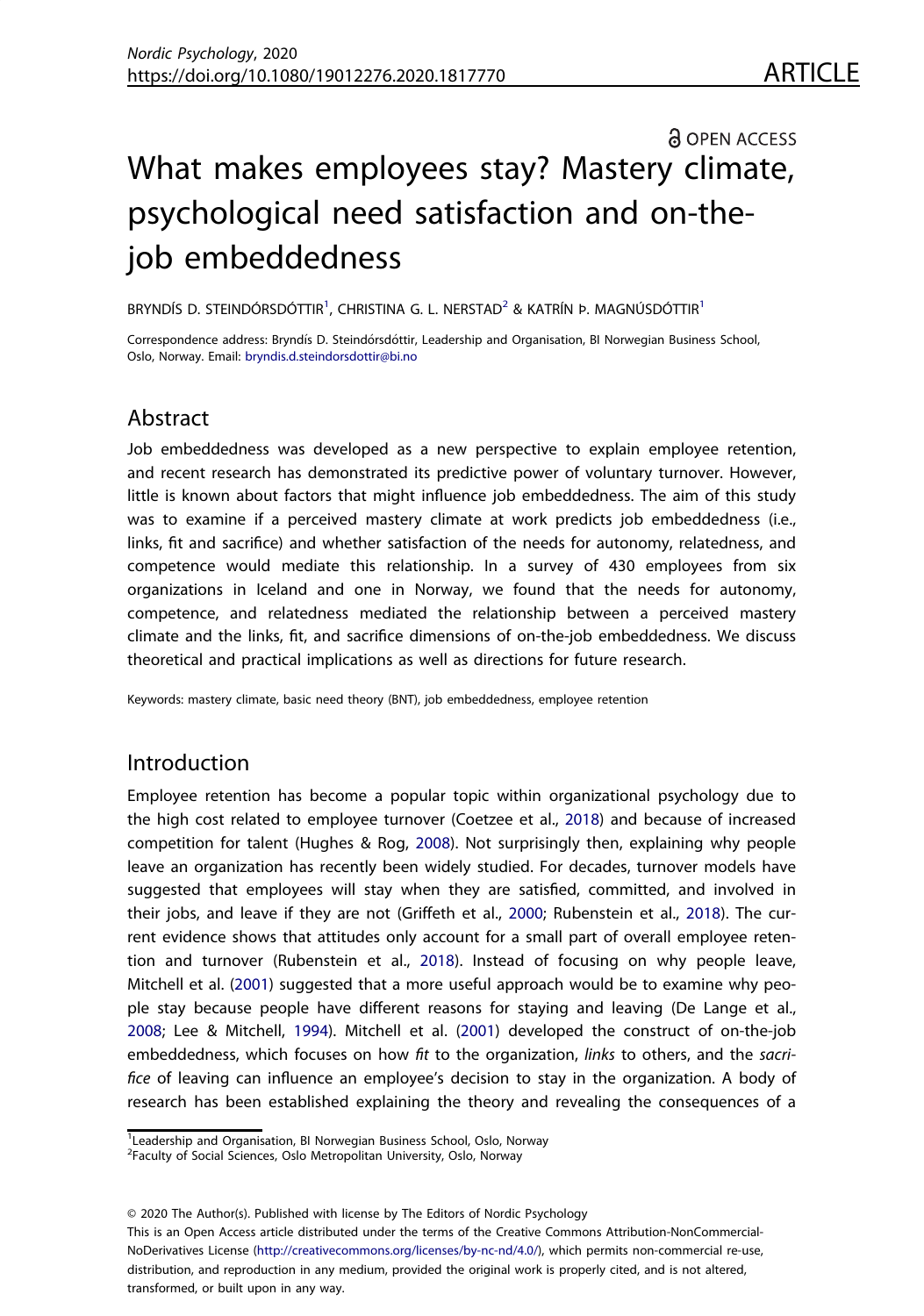<span id="page-2-0"></span>high or a low level of on-the-job embeddedness (Bambacas & Kulik, [2013](#page-21-0); Jiang et al., [2012](#page-23-0); Lee et al., [2014\)](#page-23-0). However, scarce research has been conducted on the predictors of on-thejob embeddedness. Therefore, there is a need for studies that examine factors that influ-ence people's decision to stay at their jobs (Lee et al., [2014\)](#page-23-0). By identifying predictor variables of on-the-job embeddedness, we can get a better understanding of why employees want to stay at their job and how we can design the working environment in a way that enhances employees' on-the-job embeddedness.

The social context at work is important, as employees' perceptions of the work climate have been found to be a good predictor of individual and work-related outcomes (Kuenzi & Schminke, [2009](#page-23-0); Parker et al., [2003](#page-24-0)). Accordingly, the social context might predict why people choose to stay at their jobs (i.e., on-the-job embeddedness). A particularly relevant approach is the perceived motivational climate at work, as defined by achievement goal theory, given its focus on the situational determinants of achievement behaviour (Ames, [1992;](#page-21-0) Nerstad et al., [2013;](#page-23-0) Roberts, [2012](#page-24-0)). The perceived motivational climate refers to the criteria of success and failure at work and is divided into a mastery climate, characterized by support, cooperation, learning, and task mastery, and a performance climate, which values social comparison and intra-team competition (Ames, [1992](#page-21-0); Nerstad et al., [2013\)](#page-23-0). The current evidence indicates that individuals who perceive a mastery climate at work are more likely to experience positive outcomes, such as engagement, satisfaction, felt trust, creativity, performance, and reduced turnover intentions (Ntoumanis & Biddle, [1999](#page-24-0); Harwood et al., [2015](#page-22-0); Cerne et al., [2014;](#page-21-0) Nerstad, Searle, et al., [2018](#page-23-0)). We suggest that by experiencing these positive outcomes at work, employees who perceive a better fit to the organization, have stronger links to others, and have more to sacrifice if leaving, become more embedded. Accordingly, the main purpose of our study was to test the direct and indirect influence—through psychological need satisfaction—of a perceived mastery climate on the three dimensions of on-the-job embeddedness: fit, links, and sacrifice ([Figure 1\)](#page-19-0).

Based on the basic need theory (BNT), we propose that satisfaction of the needs for autonomy, competence, and relatedness can explain how a perceived mastery climate positively influences employees' on-the-job embeddedness (Deci & Ryan, [2002\)](#page-22-0). The theory states that autonomy, competence, and relatedness are the three universal human needs, and their satisfaction is required for psychological growth and well-being at work (Ryan & Deci, [2000;](#page-24-0) Vansteenkiste et al., [2020\)](#page-25-0). Further, satisfaction of the three needs leads to increased intrinsic motivation and enhanced mental health (Van den Broeck et al., [2016\)](#page-25-0). A number of studies have found positive organizational outcomes resulting from need satisfaction, such as effective performance, job satisfaction, positive work-related attitudes, and organizational citizenship behaviour (Gagné & Deci, [2005;](#page-22-0) Van den Broeck et al., [2016\)](#page-25-0). To our knowledge, the impact of need satisfaction on on-the-job embeddedness has not yet been established. Because of the enhanced psychological well-being resulting from need satisfaction (Ryan & Deci, [2017](#page-24-0)), it might also positively influence employee on-the-job embeddedness. Reinboth and Duda ([2006](#page-24-0)) found that a mastery climate enhances satisfaction of psychological needs, which suggests that need satisfaction might mediate the relationship between a perceived mastery climate and on-the-job embeddedness, yet this remains untested. Therefore, we posit that the characteristics of a perceived mastery climate positively influence on-the-job embeddedness (links, fit, and sacrifice) through increased satisfaction of autonomy, competence, and relatedness. Because the antecedents of on-the-job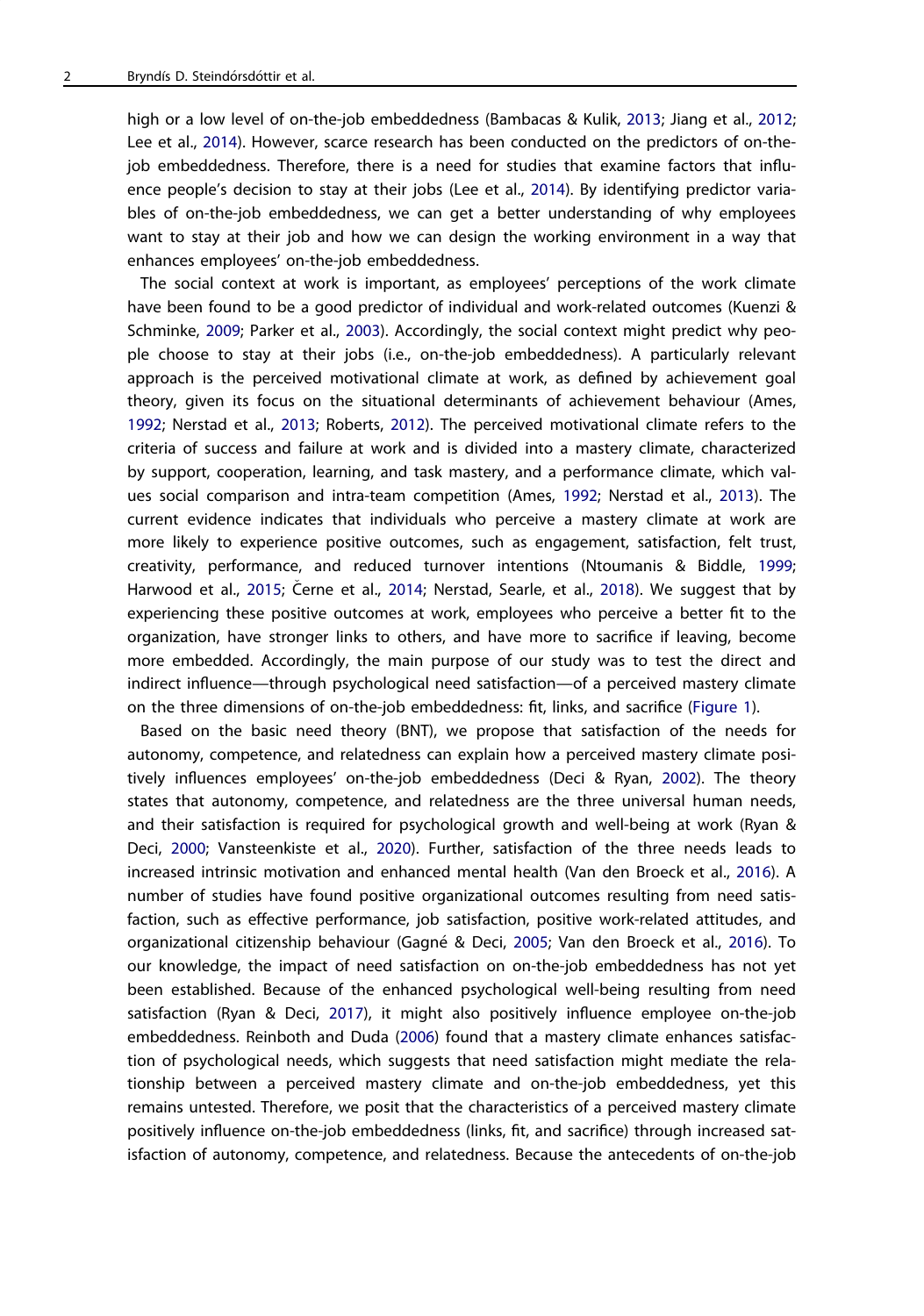<span id="page-3-0"></span>embeddedness can impact its underlying dimensions in different ways (Bambacas & Kulik, [2013;](#page-21-0) Halvorsen et al., [2015\)](#page-22-0), we treat on-the-job embeddedness as a multidimensional construct.

Through our study, we intend to contribute to the job embeddedness literature in two ways. First, we respond to the call for more knowledge about predictors of job embeddedness by clarifying the relevance of a perceived mastery climate for employee on-the-job embeddedness (Lee et al., [2014\)](#page-23-0). Our research might clarify what form of social environment (i.e., perceived mastery climate) at work can promote employees' links, fit, and sacrifice in relation to the organization. In practice, this can be beneficial for managers because it may demonstrate how they can design an optimal social environment at work that might enhance employee retention as well as benefit employees through the positive outcomes associated with a perceived mastery climate. Second, we introduce the mediating role of the needs for autonomy, competence, and relatedness in the relationship between a perceived mastery climate at work and on-the-job embeddedness. This is important because just as psychological needs enhance employee well-being, they might be important mechanisms to "secure" employee on-the-job embeddedness.

Moreover, we intend to contribute to the BNT by further clarifying the role of a perceived mastery climate for enhancing psychological needs at work, as well as by examining the role of psychological needs for facilitating employee's links, fit and sacrifice at work. Research on the conditions that promote versus undermine need satisfaction has both theoretical and practical implications as it can contribute to both the knowledge of human behaviour and to the design of social environments that enhance people's development, performance, and well-being (Vansteenkiste et al., [2020](#page-25-0)). Hence, it is important to investigate what environmental work conditions support employees' psychological need satisfaction. In practice, this research could help leaders to increase employees' on-the-job embeddedness and find ways to manage it through mindfulness concerning achievement criteria at work.

# Theory and hypotheses

# Job embeddedness

To gain a broader understanding of employee retention, Mitchell et al. ([2001](#page-23-0)) developed the concept of job embeddedness to explain why people stay at their jobs (Lee et al., [2014\)](#page-23-0). Job embeddedness has been defined as the combined forces keeping employees at their jobs and consists of two subfactors: on-the-job embeddedness and off-the-job embeddedness (Mitchell et al., [2001\)](#page-23-0). On-the-job embeddedness refers to how bound the employee is to the organization, and off-the-job embeddedness relates to how grounded the employee is in the community. Previous studies have shown that on-the-job and offthe-job embeddedness differently influence employee behaviour and work attitudes (Lee et al., [2004;](#page-23-0) Porter et al., [2019\)](#page-24-0). Moreover, some studies have failed to find evidence for the impact of community factors in predicting turnover, suggesting that on-the-job embeddedness is a more important factor in explaining why people stay at their jobs (Zhang et al., [2012\)](#page-25-0). Like many previous studies (e.g., Burton et al., [2010\)](#page-21-0), in this study, we only examined on-the-job embeddedness at work, especially because we focused on the perceived mastery climate at work.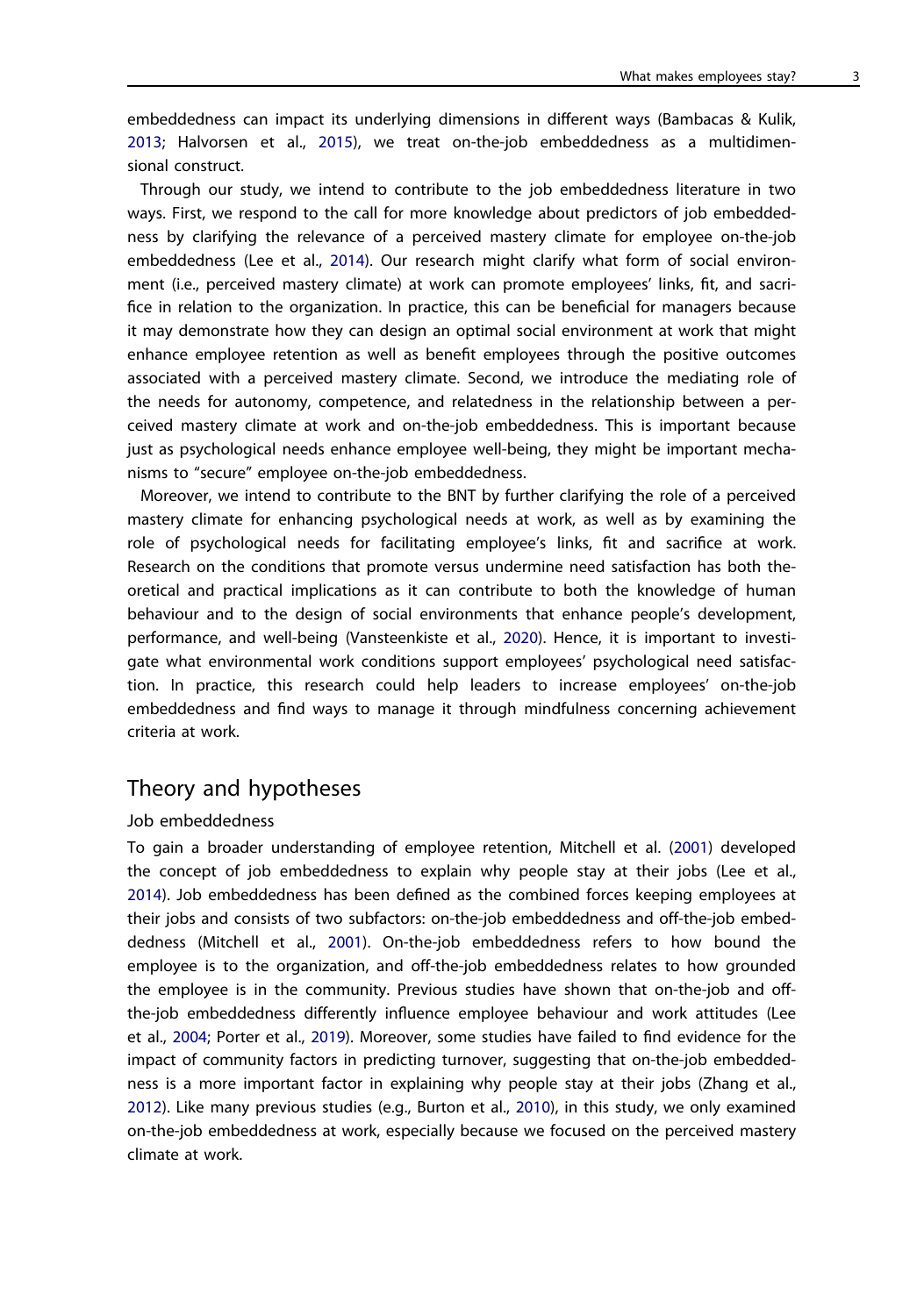<span id="page-4-0"></span>Mitchell et al. ([2001](#page-23-0)) divided job embeddedness into three underlying components: links, fit, and sacrifice. First, links are characterized as both formal and informal connections to people or institutions. An employee is more bound to the job and the organization when the number of links is high (Lee et al., [2014](#page-23-0)). Second, Mitchell et al. ([2001\)](#page-23-0) described fit as an employee's perceived compatibility or comfort with the organization. The better the perceived fit between an employee's personal values and future plans with the demands of the job and the organizational culture, the more likely it is that he or she will be tied to the organization. Third, sacrifice refers to the perceived material and psychological cost of leaving a job. This can include benefits that are currently available or will be available in the future. For example, leaving a job can involve personal losses such as giving up colleagues and interesting projects.

Job embeddedness has been found to be a critical factor in explaining voluntary turnover (Jiang et al., [2012](#page-23-0); Peltokorpi et al., [2015;](#page-24-0) Sender et al., [2018\)](#page-25-0) and explains a variance beyond job satisfaction and commitment (Mitchell et al., [2001\)](#page-23-0). In addition, numerous researchers have found evidence for the importance of job embeddedness to organizational success because it has been positively related to job performance, organizational citizen behaviour (Lee et al., [2014\)](#page-23-0), and innovation (Ng & Feldman, [2010\)](#page-23-0). According to Lee et al. ([2014](#page-23-0)), links, fit, and sacrifice have a positive and direct motivational influence on the decision to perform.

It is important to emphasize that job embeddedness should not be confused with low turnover intentions. First, although previous researchers have focused on explaining why people leave, job embeddedness offers a more useful means of explaining retention since it predicts both employee retention and employee turnover. Second, job embeddedness offers a new perspective on retention because it evaluates the extent to which people feel attached, regardless of their emotional experience toward the organization (Crossley et al., [2007](#page-21-0)).

## Perceived mastery climate

Work climate research not only examines individuals' perceptions of their working environment, but also how these perceptions determine their behaviour and attitudes (Schneider, [2000\)](#page-25-0). The perceived motivational climate at work, originally defined in the achievement goal theory (Ames, [1992;](#page-21-0) Nicholls, [1989](#page-24-0)) refers to employees' perceptions of the criteria of success and failure, emphasized by the policies, practices, and procedures of the work environment (Nerstad et al., [2013\)](#page-23-0). It consists of two distinct climates that lead to different outcomes for employees. A mastery climate refers to structures that support effort and cooperation; emphasizes learning and mastery of skills; and focuses on self-development and building competence (Ames, [1992\)](#page-21-0). A mastery climate has been associated with enjoyment, work engagement, effort, perceived competence, need satisfaction, prosocial moral functioning, and reduced turnover intentions (Ntoumanis & Biddle, [1999;](#page-24-0) Harwood et al., [2015;](#page-22-0) Cerne et al., [2014](#page-21-0); Nerstad et al., [2013;](#page-23-0) Nerstad, Dysvik, et al., [2018](#page-23-0)). For example, in the physical education domain, Parish and Treasure [\(2003\)](#page-24-0) found that a mastery climate was an important predictor of self-determined forms of situational motivation (e.g., intrinsic motivation). On the other hand, a performance climate refers to situations that promote normative comparisons and intra-team competition, with a punitive approach to mistakes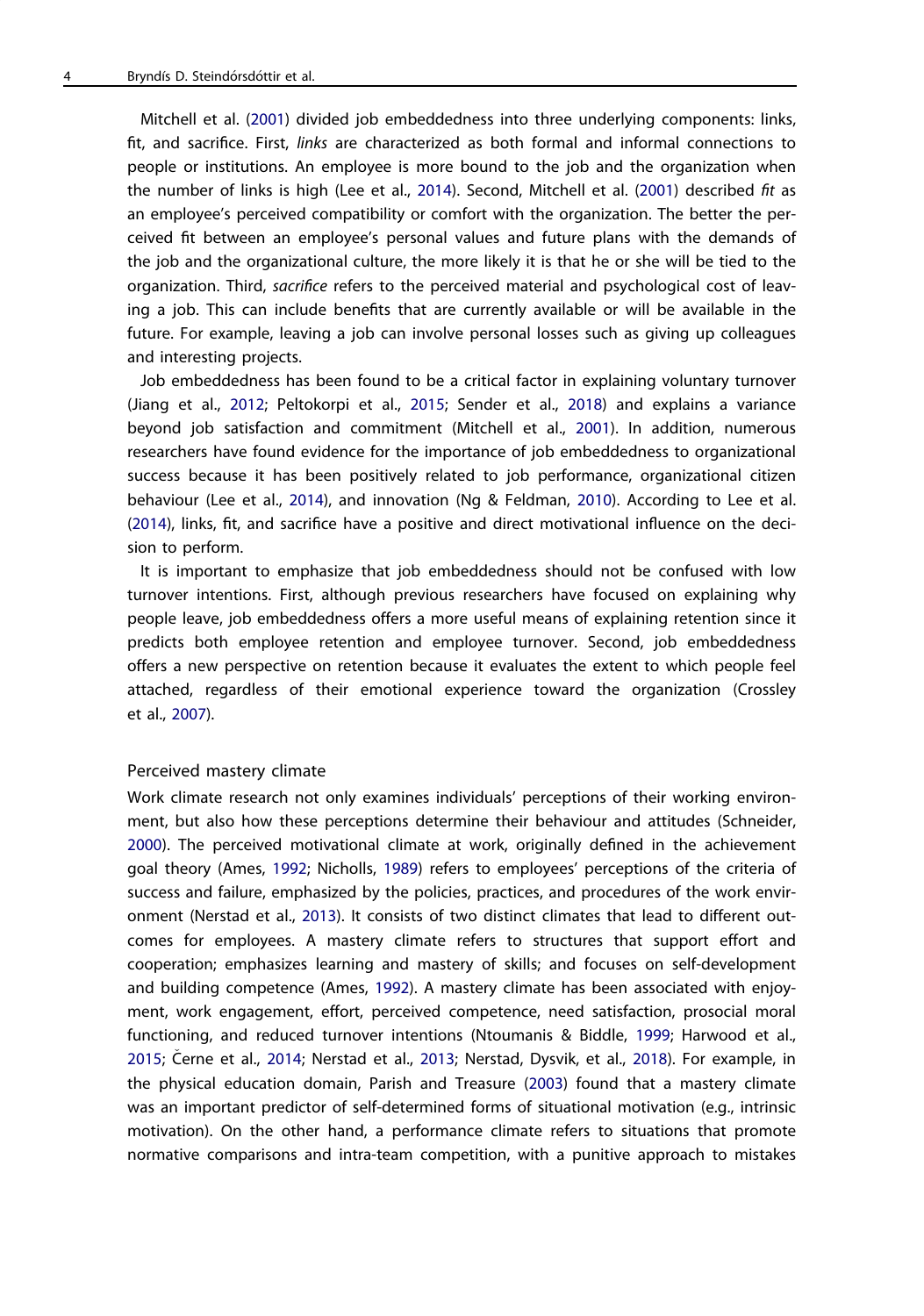<span id="page-5-0"></span>(Nicholls, [1984,](#page-24-0) [1989\)](#page-24-0). A performance climate has been found to predict less self-determined forms of motivation (e.g., extrinsic motivation). These two different climate structures are interdependent and can exist simultaneously, which indicates that it is important to control for a performance climate when measuring a mastery climate (Ames, [1992;](#page-21-0) Nerstad, Searle, et al., [2018](#page-23-0); Ommundsen & Roberts, [1999](#page-24-0)).

## Mastery climate and on-the-job embeddedness

One of the key characteristics of a mastery climate is the encouragement of cooperation among team members (Ames, [1992](#page-21-0)). A cooperative goal structure refers to situations when the chances of succeeding are enhanced by the presence of effective others (Ames, [1984](#page-21-0); West et al., [2008](#page-25-0)). Because employees depend on each other to reach a common goal, they build strong social relationships and are more likely to give each other social support and to engage in prosocial behaviour (Ames, [1984;](#page-21-0) Johnson, [2003](#page-23-0)). This in turn results in enhanced helping behaviour and greater individual effort (Ames, [1984\)](#page-21-0). Cerne et al. ([2014\)](#page-21-0) found support for the positive impact of a mastery climate on social relationships among employees. Their results indicated that a perceived mastery climate outweighed norms of self-interest and facilitated trust and constructive exchange relationships among co-workers. Moreover, Harwood et al. [\(2015\)](#page-22-0) found in their meta-analysis that a mastery climate was significantly associated with prosocial attitudes, while the performance climate was associated with antisocial attitudes. The positive impact of cooperation among employees has been related to a variety of beneficial organizational outcomes, such as innovation and organizational commitment (West et al., [2008](#page-25-0)). Moreover, Mossholder et al. [\(2005\)](#page-23-0) found that employees who help their co-workers have lower turnover tendencies, indicating that an environment emphasizing cooperation could increase embeddedness among employees. We propose that the positive social relationships that are enhanced in a perceived mastery climate are likely to strengthen the links between an employee and his or her co-workers, accelerating his or her embeddedness in the organization. The strong interpersonal relationships that develop between employees can also be a sacrifice factor that would be difficult to replicate in another organization, which can enhance employees' on-the-job embeddedness.

The impact of a mastery climate in work settings has further been examined in relation to a variety of employee outcomes. Empirical findings show that it is positively associated with engagement, high quality of work, and high work effort (Nerstad et al., [2013](#page-23-0), [2018\)](#page-23-0). In addition, a perceived mastery climate has been negatively associated with turnover intentions, indicating that it influences employees' willingness to stay (e.g., Nerstad et al., [2013](#page-23-0); Nerstad, Searle, et al., [2018](#page-23-0)). As Nerstad et al. ([2013](#page-23-0)) argued, employees might think about staying due to the benefits of a mastery climate for improving their work. For example, when employees are encouraged to build competence and develop themselves, they will be more intrinsically motivated and experience more well-being at work (Ryan & Deci, [2000\)](#page-24-0). As Nguyen et al. [\(2017\)](#page-24-0) argued, when employees are interested in their work, they are likely to experience more fit and hence be more embedded. Employees are more likely to stay when they experience that their skills and abilities fit with the demands of the job (Mitchell et al., [2001\)](#page-23-0). Because a mastery climate emphasizes mastery of skills, learning, and development of competence (Ames, [1992](#page-21-0)), the mastery climate might enhance employees'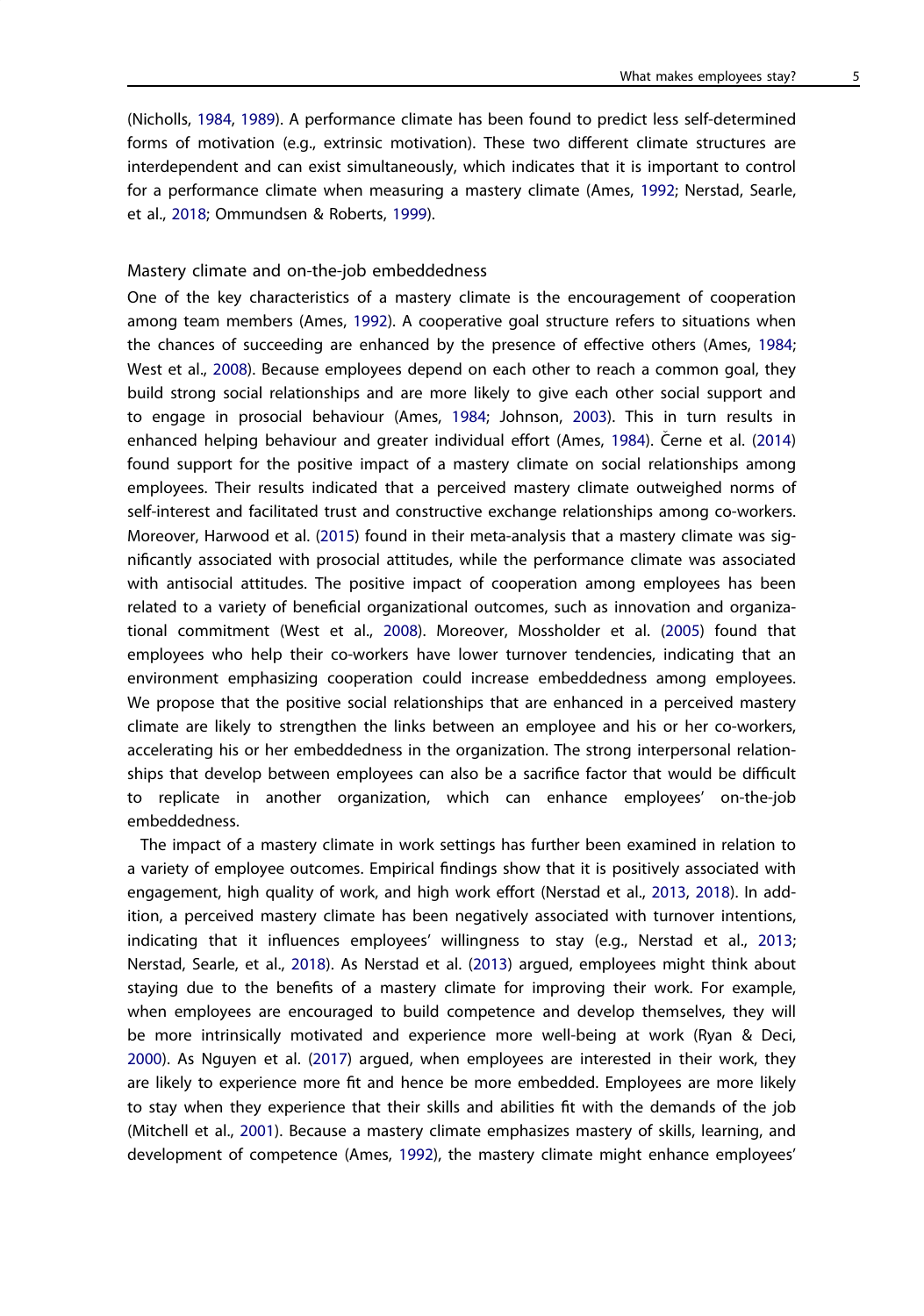<span id="page-6-0"></span>fit because employees might be more likely to experience that their skills and abilities fit with the demands of their job and the working environment. When the organizational environment focuses on providing opportunities for employee development, employees are more likely to be embedded (Nguyen et al., [2017\)](#page-24-0). In turn, leaving such an environment might be a sacrifice factor for employees. Additionally, a mastery climate can influence employees' perceptions and understanding of what is valued and expected at the workplace (Kopelman et al., [1990](#page-23-0)), which should lead to a greater organizational fit because it is easier for employees to meet the demands of the organization when they know what is expected of them.

Based on the above arguments, a perceived mastery climate will likely enhance employee's on-the-job embeddedness due to the positive benefits employees' experience through its emphasis on cooperation, effort, learning, and individual development. Therefore, we hypothesized the following:

Hypothesis 1: Perceptions of a mastery climate will be positively related to on-the-job embeddedness (i.e., links, fit, and sacrifice).

#### The mediating roles of autonomy, competence, and relatedness

One theory that could be useful in explaining the positive influence of a mastery climate on job embeddedness is the BNT, a sub theory of the self-determination theory (Deci & Ryan, [2002;](#page-22-0) Vansteenkiste et al., [2020\)](#page-25-0). According to the BNT, there exist three fundamental human needs: autonomy, relatedness, and competence (Van den Broeck et al., [2016\)](#page-25-0). Autonomy means a personal authentic endorsement of one's behaviour (Deci & Ryan, [2000\)](#page-22-0). Being autonomous also refers to acting out of one's own interest and values (Ryan & Deci, [2000](#page-24-0)). Relatedness refers to feeling connected and close in one's everyday interactions, having a sense of belongingness, and being cared for and caring for others (Baumeister & Leary, [1995](#page-21-0); Bowlby, [2005;](#page-21-0) Deci & Ryan, [2000](#page-22-0)). Finally, competence involves feelings of effectiveness and mastery over one's environment and having opportunities to use and express capacities (Deci, [1975](#page-21-0); Deci & Ryan, [2000](#page-22-0)). The theory argues that variations in psychological need satisfaction will predict variations in psychological and physical wellbeing (Ryan & Deci, [2000](#page-24-0)). For an individual to experience well-being, satisfaction of all three needs is required. Satisfaction of these needs has been related to a number of positive organizational outcomes, including work engagement (Deci et al., [2001](#page-22-0)), work performance, and psychological adjustment (Baard et al., [2000\)](#page-21-0). Additionally, Kasser et al. [\(1992\)](#page-23-0) found that the degree to which participants' three needs were satisfied on the job predicted the amount of time they spent at work in a voluntary work setting. These results indicate that satisfaction of all three needs is essential for enhancing intrinsic motivation at work and hence well-being. In turn, the fulfilment of these needs that result from acting out of personal interest, feeling connected, and having a sense of mastery over one's tasks might make an individual more likely to stay because employees who have more connections to others at work and experience a match between their skills and their job (i.e., experience mastery over their work) are more embedded (Mitchell et al., [2001\)](#page-23-0).

The BNT also argues that social contextual factors can facilitate or thwart need satisfaction (Ryan & Deci, [2000](#page-24-0); Vansteenkiste et al., [2020\)](#page-25-0). For example, Reinboth and Duda [\(2006\)](#page-24-0) found that when the environment emphasized a mastery climate, it positively predicted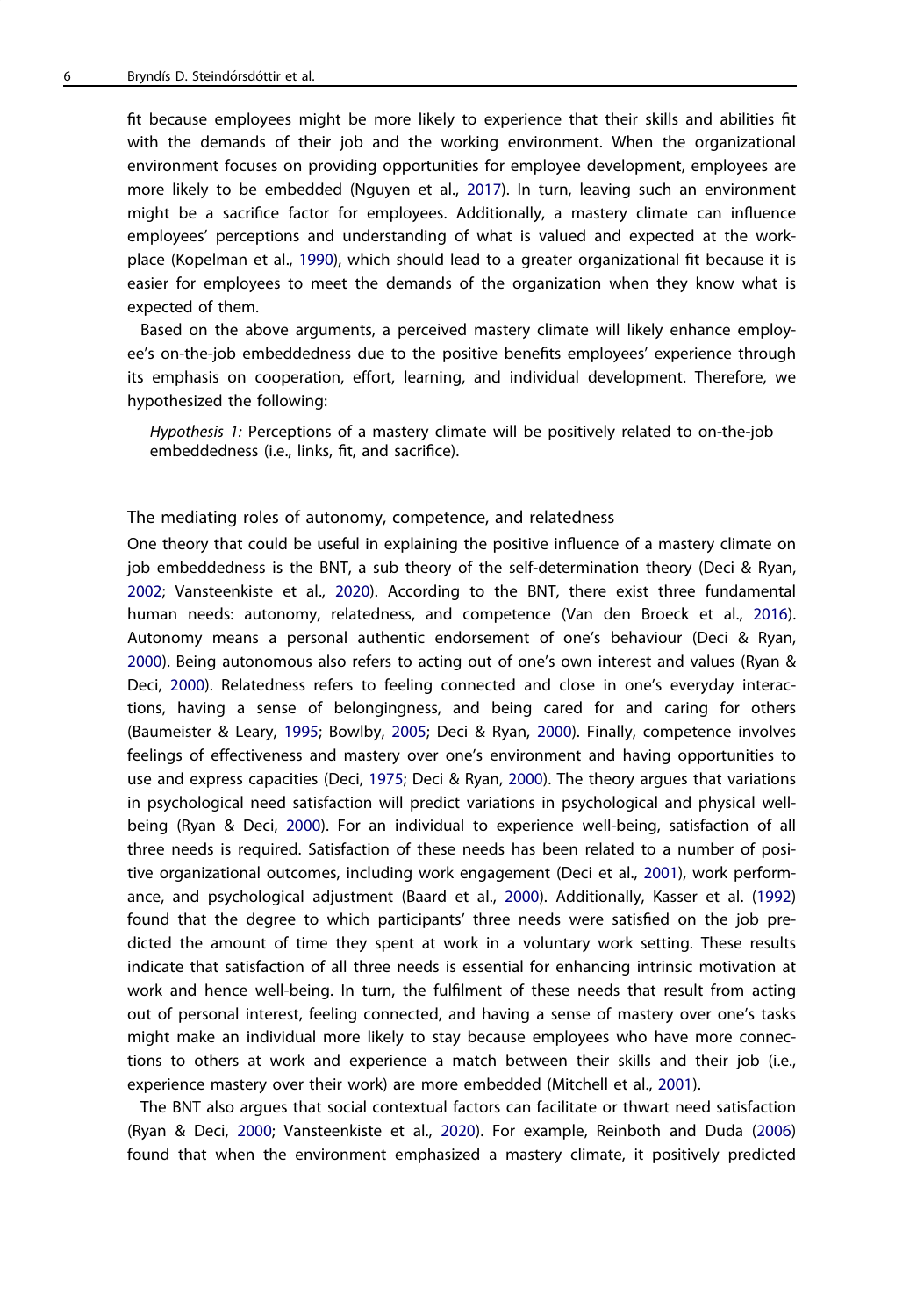<span id="page-7-0"></span>satisfaction of the needs for autonomy, competence, and relatedness. Additionally, Deci et al. [\(1989\)](#page-21-0) found that when supervisors were autonomy supportive—an important aspect of a mastery climate (Ames, [1992](#page-21-0))—employees were more likely to experience psychological need satisfaction.

# Need for autonomy

There is empirical evidence indicating that a mastery climate positively influences the satisfaction of the need for autonomy (Harwood et al., [2015](#page-22-0); Ntoumanis, [2001;](#page-24-0) Reinboth & Duda, [2006\)](#page-24-0). For example, in one longitudinal study, the results indicated that feelings of autonomy, competence, and relatedness were positively predicted by a mastery climate (Sarrazin et al., [2001\)](#page-24-0). A mastery climate considers achievement in a self-referenced way and is therefore within the individual's control (Reinboth & Duda, [2006](#page-24-0)). Being in control of one's own actions increases perceptions of the originality of one's actions (De Charms, [2013\)](#page-21-0) and thus should facilitate the satisfaction of autonomy (Reinboth & Duda, [2006\)](#page-24-0). Moreover, a mastery climate provides autonomy because it affords self-determined criteria of success (Buch et al., [2017](#page-21-0); Ntoumanis & Biddle, [1999](#page-24-0)).

Although the impact of need satisfaction on job embeddedness has not directly been examined before, there is evidence indicating that satisfaction of the need for autonomy could be important in explaining on-the-job embeddedness. For example, Thompson and Prottas [\(2006\)](#page-25-0) found strong evidence for the beneficial impact of job autonomy on employee well-being. Employees with higher levels of autonomy were more likely to be satisfied with their job, less stressed, and had a better work–family balance. Moreover, those who experienced more job autonomy were less likely to think about looking for another job. These results indicate that employees with high levels of job autonomy might have more to sacrifice if they leave and could therefore be more bound to their job. In a longitudinal study that examined the differences between employees who stayed and those who left showed that high levels of job autonomy predicted staying, while low levels predicted leaving (De Lange et al., [2008\)](#page-21-0). The results from the above studies indicate that increasing perceptions of autonomy at work could foster on-the-job embeddedness. Given this reasoning, the need for autonomy might be a useful mechanism in explaining how a perceived mastery climate influences on-the-job embeddedness, which suggests the following hypothesis:

Hypothesis 2: The satisfaction of the need for autonomy mediates the positive relationship between a perceived mastery climate and on-the-job embeddedness (i.e., links, fit, and sacrifice).

#### Need for competence

The positive association between a mastery climate and perceived competence has been well established in the literature. For example, Harwood et al. ([2015](#page-22-0)) examined the results from over 50 studies and found that a mastery climate was significantly associated with perceived competence. In addition, Jagacinski and Nicholls [\(1984\)](#page-23-0) found that in environments characterized by a mastery climate, perceptions of competence were increased. Furthermore, Abrahamsen et al. [\(2008\)](#page-21-0) found that a mastery climate was associated with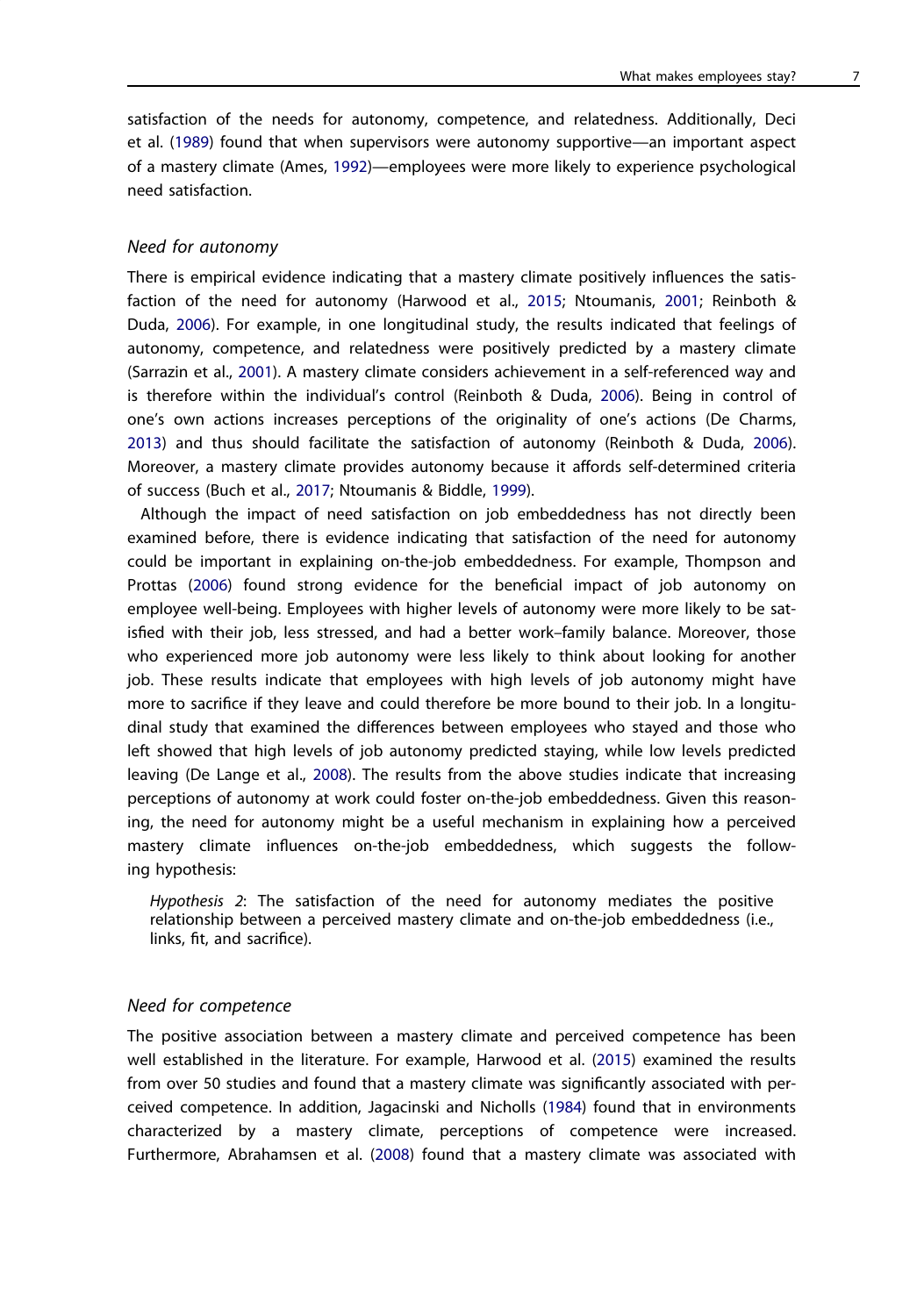<span id="page-8-0"></span>higher levels of perceived ability. Those who perceive primarily a mastery climate most likely focus on personal improvement, which leads to a perception of control over the demands of the environment (Chi, 2004). Generating high confidence by assuring the employees that they have the competencies to succeed could be a way to foster perception of high competence through a mastery climate (Abrahamsen et al., [2008](#page-21-0)). Moreover, if individuals seek to improve competence, they are likely to adopt a mastery goal (DeShon & Gillespie, [2005](#page-22-0)). A mastery climate is likely to be associated with perceptions of competence because it offers a less differentiated conception of ability, where ability and effort are clearly distinguished as causes of outcomes (Nerstad et al., [2013;](#page-23-0) Ntoumanis & Biddle, [1999](#page-24-0)).

Employees who experience competence are more likely to experience well-being at work, as well as to be more intrinsically motivated, compared to those who experience less compe-tence (Gagné & Deci, [2005\)](#page-22-0). Therefore, it is likely that employees who feel that their need for competence is satisfied might have more to sacrifice if they leave. Moreover, because the demands of the job (i.e., job knowledge, skills, and abilities) must fit the competence of the employee (Mitchell et al., [2001\)](#page-23-0), it is plausible that the need for competence must be satisfied for the individual to experience organizational fit. Therefore, we hypothesized the following:

Hypothesis 3: The satisfaction of the need for competence mediates the positive relationship between a perceived mastery climate and on-the-job embeddedness (i.e., links, fit, and sacrifice).

# Need for relatedness

A mastery climate is characterized by cooperation, which should foster feelings of belongingness and facilitate the satisfaction of the need for relatedness (Reinboth & Duda, [2006\)](#page-24-0). In a meta-analysis by Harwood et al. ([2015](#page-22-0)), perceptions of a mastery climate were found to positively predict perceived relatedness. Ames [\(1992\)](#page-21-0) argued that a mastery climate can positively influence a sense of belongingness, because it is not only a feeling of acceptance by one's peers, but also a belief that one is an important and active participant in the work process. This self-perception tends to be more easily attained under conditions in which the focus is not on the adequacy of one's ability. Supporting this, Heuzé et al. [\(2006\)](#page-22-0) found that high perceptions of a mastery climate were associated with task cohesion among team members.

Satisfaction of the need for relatedness should facilitate on-the-job embeddedness, because a high level of relatedness could result in a higher number of links. Pavey et al. ([2011](#page-24-0)) found that highlighting relatedness promoted feelings of connectedness to others, which predicted greater prosocial intentions. The participants who were manipulated for relatedness were more interested in volunteering, felt more connected to others, and donated more money to charity compared to the participants who were manipulated for autonomy or competence or were given a neutral task. Pavey et al. ([2011](#page-24-0)) argued that relatedness is important for prosocial behaviour because of the increased sense of connectedness. This could be related to links and sacrifice within the job embeddedness model, because the prosocial behaviour might strengthen links, and relationships with colleagues could be a sacrifice an individual would have to make if he or she left the organization. Finally, previous studies have found that high-quality relationships at work are important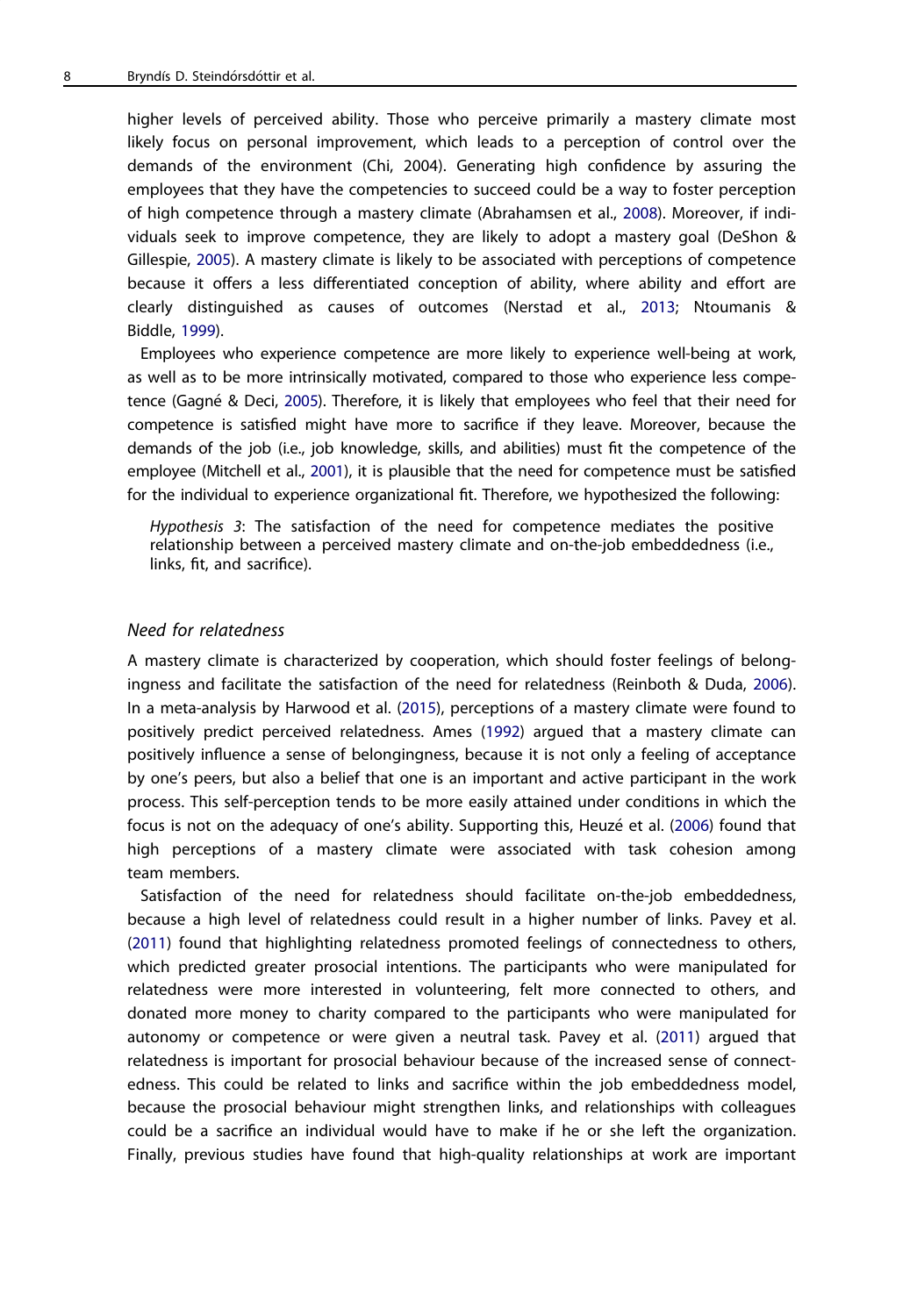<span id="page-9-0"></span>for employee retention (e.g., Mossholder et al., [2005\)](#page-23-0), indicating that increasing the satisfaction of the need for relatedness could result in more embeddedness. Based on the above arguments, we hypothesized the following:

Hypothesis 4: The satisfaction of the need for relatedness mediates the positive relationship between a perceived mastery climate and on-the-job embeddedness (i.e., links, fit, and sacrifice).

# Method

#### Participants and procedure

To ensure that ethical standards were met, information about the design of the study, questionnaire, and planned sample was evaluated and approved by the Norwegian Social Science Data Service.

Participants in the study were 430 employees from one organization in Norway and six organizations in Iceland. The seven participating organizations were all working within different job sectors (entertainment, contracting, finance, consulting, travelling, information technology, and fishing). We collected the data by sending out questionnaires to 1,494 employees by e-mail. The number of responses from each organization ranged from 34 to 125, and the average response rate was 30%. A total of 23% of respondents were in a managerial position with responsibility for other employees, and about 42% had a university degree. About 57% were between 30 and 49 years of age, and 62% of the participants were male. A total of 44% had been working for the organization for 2 years or less, and 56% had 6 years or less work experience in the job sector. Electronic versions of the questionnaire were made using Qualtrics, in Icelandic, Norwegian, and English. The questionnaires were sent to the job e-mail addresses of the sample in six of the companies participating in the research. In one of the companies, the employees in the sample were production workers who did not hold a job e-mail address and therefore participated by responding to the questionnaire on computers set up in the employee facility area. All participants were informed that it was voluntary to participate and that they could withdraw from the study at any time. To reduce potential problems of common method bias, participants were informed that their responses would be kept confidential and were encouraged to answer honestly. This procedure should make participants less likely to change their responses to seem more socially desirable and consistent with what the researcher wants them to say (Podsakoff et al., [2003\)](#page-24-0).

## Measures

We used measures that have been validated in prior studies to measure each construct. The original language of the measures was English, and the back-translation procedure was used to translate the scales from English to Icelandic (Weeks et al., [2007\)](#page-25-0). A Norwegian translation was available for all scales except for the on-the-job embeddedness scale, which was also back-translated using the same procedure as described above. Unless noted otherwise, a 5-point Likert scale ranging from 1 (strongly disagree) to 5 (strongly agree) was used in this study. We provide examples of questions for each measure in the description below.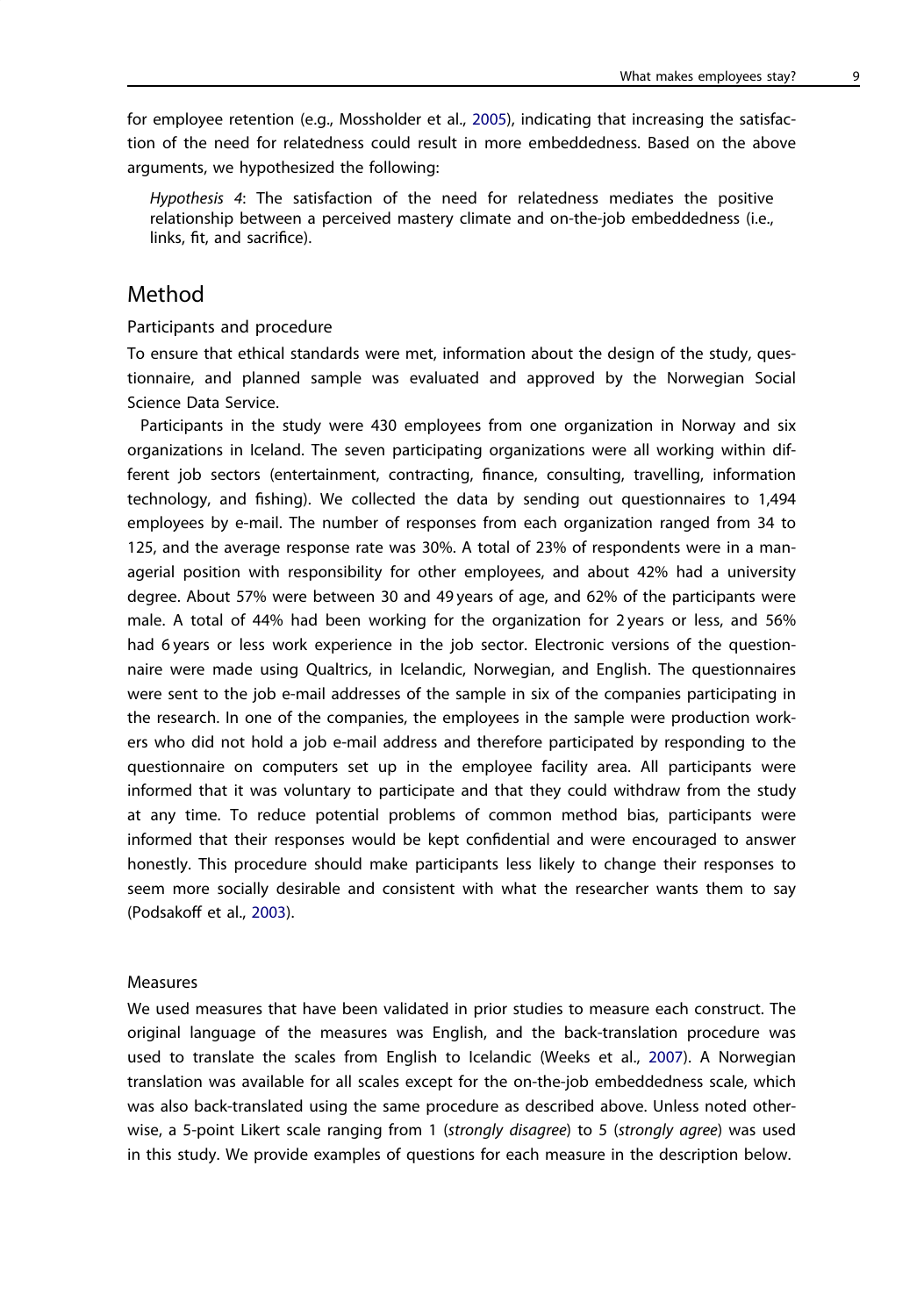# <span id="page-10-0"></span>Mastery climate

We used a 6-item measure developed and validated by Nerstad et al. ([2013](#page-23-0)) to assess the perceived mastery climate at work (e.g., "In my department/work group, cooperation and mutual exchange of knowledge are encouraged"). The results from Nerstad et al. [\(2013\)](#page-23-0) showed that the scale is a reliable and a valid measure of the mastery climate at work.

### Needs for competence, autonomy, and relatedness

To measure feelings of relatedness, autonomy, and competence, we used the work-related basic need satisfaction scale. For the Norwegian version, the translation by Dysvik et al. ([2013](#page-22-0)) was used. Seven items are used to measure autonomy (e.g., "I feel free to express my opinions at work"), six items to measure competence (e.g., "I really master my tasks at my job"), and 10 items to measure relatedness (e.g., "I don't really feel connected with other people at my job"). Van den Broeck et al. [\(2010\)](#page-25-0) found good support for the psychometric properties of the scale based on a Dutch sample of 1,185 employees.

## On-the-job embeddedness

To measure on-the-job embeddedness, we administered the job embeddedness scale validated by Felps et al. ([2009](#page-22-0)). This scale measures both on- and off-the-job components of job embeddedness, as well as the three dimensions: links (e.g., "I work closely with my coworkers"), fit (e.g., "My job utilizes my skills and talents well"), and sacrifice (e.g., "I would sacrifice a lot if I left this job"). This is a shorter version of the 42-item measure of the job embeddedness scale developed by Mitchell et al. ([2001](#page-23-0)). Felps et al. [\(2009\)](#page-22-0) found that the short version was equally as good in predicting turnover as the long version. Because this study emphasizes on-the-job embeddedness, we used 9 items from the on-the-job embeddedness subscale.

## Control variables

We controlled for a perceived performance climate because perceived mastery and performance climates can be interconnected although distinct (Ames, [1992\)](#page-21-0), and they can coexist (Ommundsen & Roberts, [1999](#page-24-0)). Accordingly, we applied an 8-item measure developed and validated by Nerstad et al. [\(2013](#page-23-0)) to assess the perceived performance climate (e.g., "In my department/work group, rivalry between employees is encouraged").

Gender was measured as dichotomous variable coded as  $1 =$  female,  $2 =$  male, because respondents might differ from nonrespondents in terms of gender (e.g., Mitchell et al., [2001\)](#page-23-0). Additionally, age (in years) was used as a control variable because results might vary between age groups (e.g., Kanfer & Ackerman, [2000\)](#page-23-0). Moreover, as Abelson ([1987](#page-21-0)) found, older people are more likely to stay than to leave. We measured age on a scale from 1 to 6  $(1 = 19$  years or younger,  $2 = 20 - 29$  years,  $3 = 30 - 39$  years,  $4 = 40 - 49$  years,  $5 = 50 - 59$  years,  $6 = 60$  years or older). We also controlled for the seven different companies, as well as whether participants held a leadership position or not. It is likely that individuals with leadership responsibility might be more embedded (Sadeghpour et al., [2020](#page-24-0)).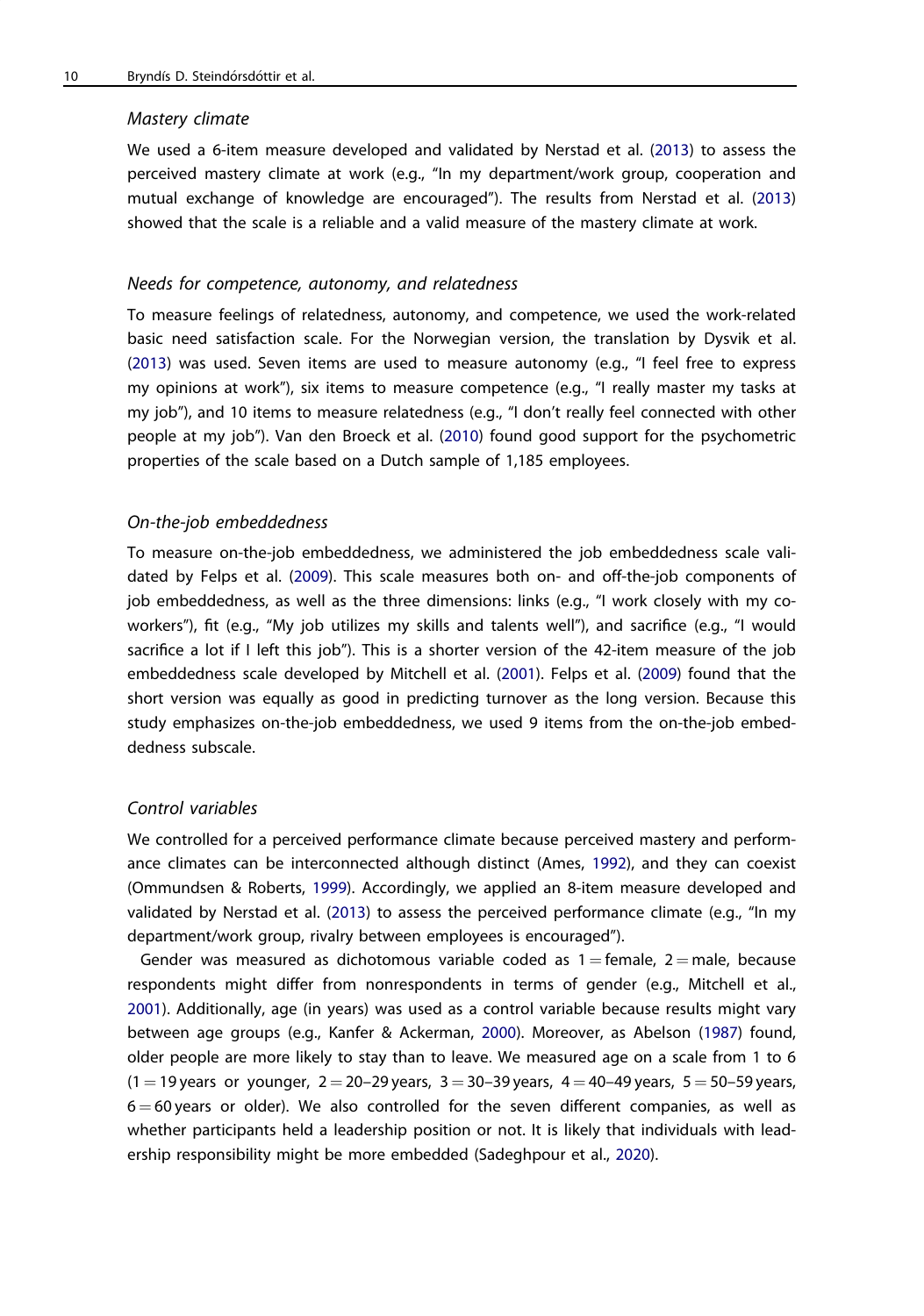## <span id="page-11-0"></span>Statistical analysis

To assess discriminant validity for the variables and to determine item retention, we conducted a confirmatory factor analysis (CFA). We applied the robust maximum likelihood (MLR) estimator using Mplus 8.3 (Muthén & Muthén, [2017\)](#page-23-0). This MLR approach uses the Huber-White sandwich estimator to calculate standard errors that are robust to model assumptions, and it allows for clustering in the sample (Gunzler et al., [2016\)](#page-22-0). We were therefore able to attain robust estimations of standard errors and to account for normality of observation violations, especially for categorical items that have at least four categories (Flora & Curran, [2004](#page-22-0)). Due to the nested nature of the data (employees nested within a company), we conducted the CFA and structural equation modeling (SEM) with cluster robust standard errors at the company level.

Besides chi square, we evaluated and compared models using a root mean square error of approximation (RMSEA), Tucker-Lewis index (TLI), comparative fit index (CFI), and the standardized root mean square residual (SRMR). To evaluate whether our model was a good fit for the data, we applied the recommended guidelines for testing model fit (Hu & Bentler, [1999](#page-22-0); Marsh, Hau, & Grayson, [2005\)](#page-23-0): RMSEA below .05 or .08, TLI and CFI above .95, and SRMR below .06.

# Results

## Descriptive statistics and reliability

Means, standard deviation, and correlations between variables are displayed in [Table 1](#page-12-0). All scales demonstrated acceptable reliability, with Cronbach's alpha ranging from 0.67 to 0.90. There were no items that increased Cronbach's alpha if deleted, and therefore, we kept all items.

#### Confirmatory factor analysis

The research model consisted of seven latent variables: a mastery climate, the need for autonomy, the need for competence, the need for relatedness, and the three dimensions of on-the-job embeddedness (links, fit, and sacrifice). We included performance climate, age, gender, organization, and leadership responsibility as control variables. The results from the CFA indicated that our seven-factor model fit the data well,  $\chi^2$  (985)  $= 1238.06$ ,  $\chi^2/df = 1.25$ , RMSEA =  $0.02$ , CFI =  $0.97$ , TLI =  $0.96$ , SRMR =  $0.067$ . We tested alternative models to make sure that the seven-factor model was a better fit for the data. First, we tested a model in which all variables loaded on one common factor,  $\chi^2$  (1030)  $=$  1902.22,  $\chi^2/\text{df}$   $=$  1.84, RMSEA  $= 0.04$ , CFI  $= 0.89$ , TLI  $= 0.89$ , SRMR  $= 0.10$ . Second, we tested a three-dimensional model in which the mediating variables (autonomy, competence, and relatedness) loaded on one latent factor and a mastery climate and the three dimensions of on-the-job embeddedness loaded on their own latent factor,  $\chi^2$  (1019) = 1709.55;  $\chi^2/df$  = 1.67, RMSEA = 0.04, CFI = 0.91, TLI  $=$  0.91, SRMR  $=$  0.09. Third, we tested a five-dimensional model in which the three dimensions of on-the-job embeddedness loaded on one factor and the need for competence, need for autonomy, need for relatedness, and a mastery climate each loaded on their own latent factor,  $\chi^2$  (1004) = 1323.06;  $\chi^2/df = 1.30$ , RMSEA = 0.03, CFI = 0.96, TLI = 0.95,  $SRMR = 0.07$ . Because the fit of the alternative models was less acceptable compared to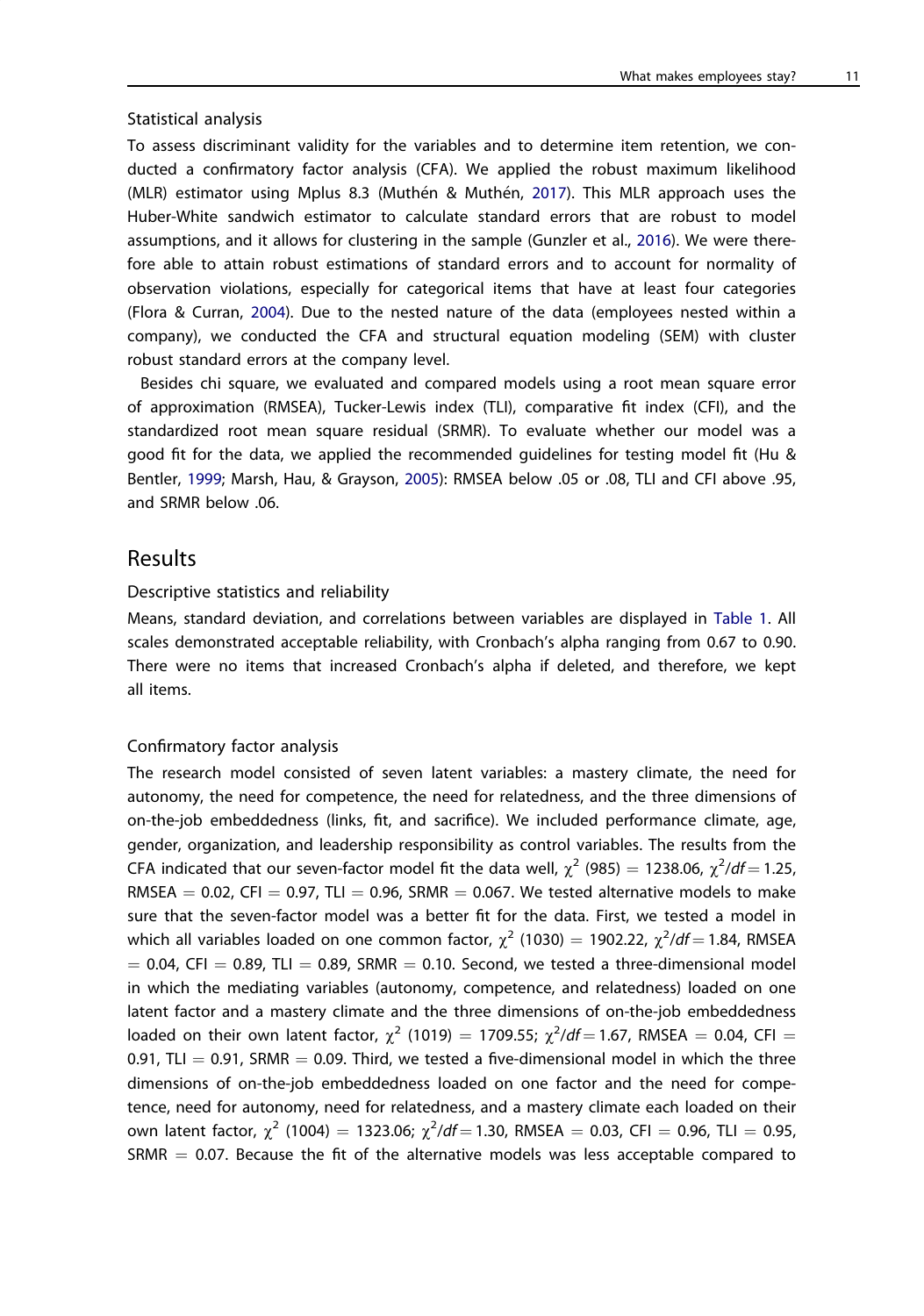<span id="page-12-0"></span>

|                                                                          | $\overline{1}$ |        |               |               |          |                       |           |                   |             |                 |                |               |            | (67)             |                    |
|--------------------------------------------------------------------------|----------------|--------|---------------|---------------|----------|-----------------------|-----------|-------------------|-------------|-----------------|----------------|---------------|------------|------------------|--------------------|
|                                                                          | $\approx$      |        |               |               |          |                       |           |                   |             |                 |                |               | (.78)      | $0.63***$        |                    |
|                                                                          | Q              |        |               |               |          |                       |           |                   |             |                 |                | $\mathbf{g}$  | $0.46**$   | $0.48***$        |                    |
|                                                                          | $\infty$       |        |               |               |          |                       |           |                   |             |                 | $\mathbf{g}$   | $0.59***$     | $0.46**$   | $0.42***$        | $\tilde{z}$        |
|                                                                          | N              |        |               |               |          |                       |           |                   |             | $\overline{30}$ | $0.45***$      | $35**$        | $0.34***$  | $0.22***$        | $\tilde{z}$        |
|                                                                          | $\circ$        |        |               |               |          |                       |           |                   | (77)        | $45**$          | $0.45***$      | $.47**$       | $0.72**$   | $0.54***$        |                    |
|                                                                          | 5              |        |               |               |          |                       | <b>SC</b> |                   | $-0.18*$    | $\frac{1}{i}$   | $\frac{1}{2}$  | $-10*$        | $-0.10$    | $-0.36$          |                    |
|                                                                          | 4              |        |               |               | (.86)    |                       | $-0.04$   |                   | $0.60**$    | $-13*$          | $0.43**$       | $0.53**$      | $0.62**$   | $0.48***$        | $\ddot{ }$         |
|                                                                          | ω              |        |               |               | وم.<br>- |                       | $-0.2$    |                   | $-0.15*$    | $-00$           | $-0.12$        | $-0.46$       | $-0.14**$  | $-0.13**$        |                    |
|                                                                          | $\sim$         |        |               | $-12*$        | $0.11*$  |                       | $-0.22**$ |                   | $-0.15**$   | $-08$           | $-0.2**$       | $-0.17$       | $-0.10*$   | $-0.13**$        | $\frac{1}{2}$      |
|                                                                          |                |        | 0.04          | $-0.11*$      | $-0.0$   |                       | $-0.04$   |                   | <b>95</b>   | $-03$           | $-0.0$         | $-0.39$       | 0.49       | 0.10             |                    |
|                                                                          | SD             | Ξ      | ą.            | 42            | 80       |                       | Ľ.        |                   | ć.          | 58              | 88             | S9            | $\ddot{z}$ | ë.               |                    |
|                                                                          | Σ              | 3.8    | $\frac{6}{1}$ | 1.8           | 2.6      |                       | 3.8       |                   | 3.6         | 4.2             | 3.6            | $\frac{1}{4}$ | 3.7        | 3.4              |                    |
| Table 1. Descriptive statistics for the study's variables ( $n = 430$ ). | Variable       | 1. Age | 2. Gender     | 3. Leadership | 4.       | Performance<br>dimate | Ln'       | Mastery<br>dimate | 6. Autonomy | 7. Competence   | 8. Relatedness | 9. JE links   | 10. JE fit | 11. JE sacrifice | $\ddot{\ddot{\ }}$ |

Note. JE $=$  On-the-job embeddedness; Cronbach's alphas are displayed on the diagonal (bold). Age: 1  $=$  19 or younger, 2  $=$  20–39 years, 3  $=$  30–39 years, 5  $=$  50–59 years,  $\epsilon$ 6=60 years or older; gender: female  $=$  1, male  $=$  2; leadership position: 1  $=$  yes, 2  $=$  no.  $^{\ast}$  $p < .05;$  \*\* $p < .01$ .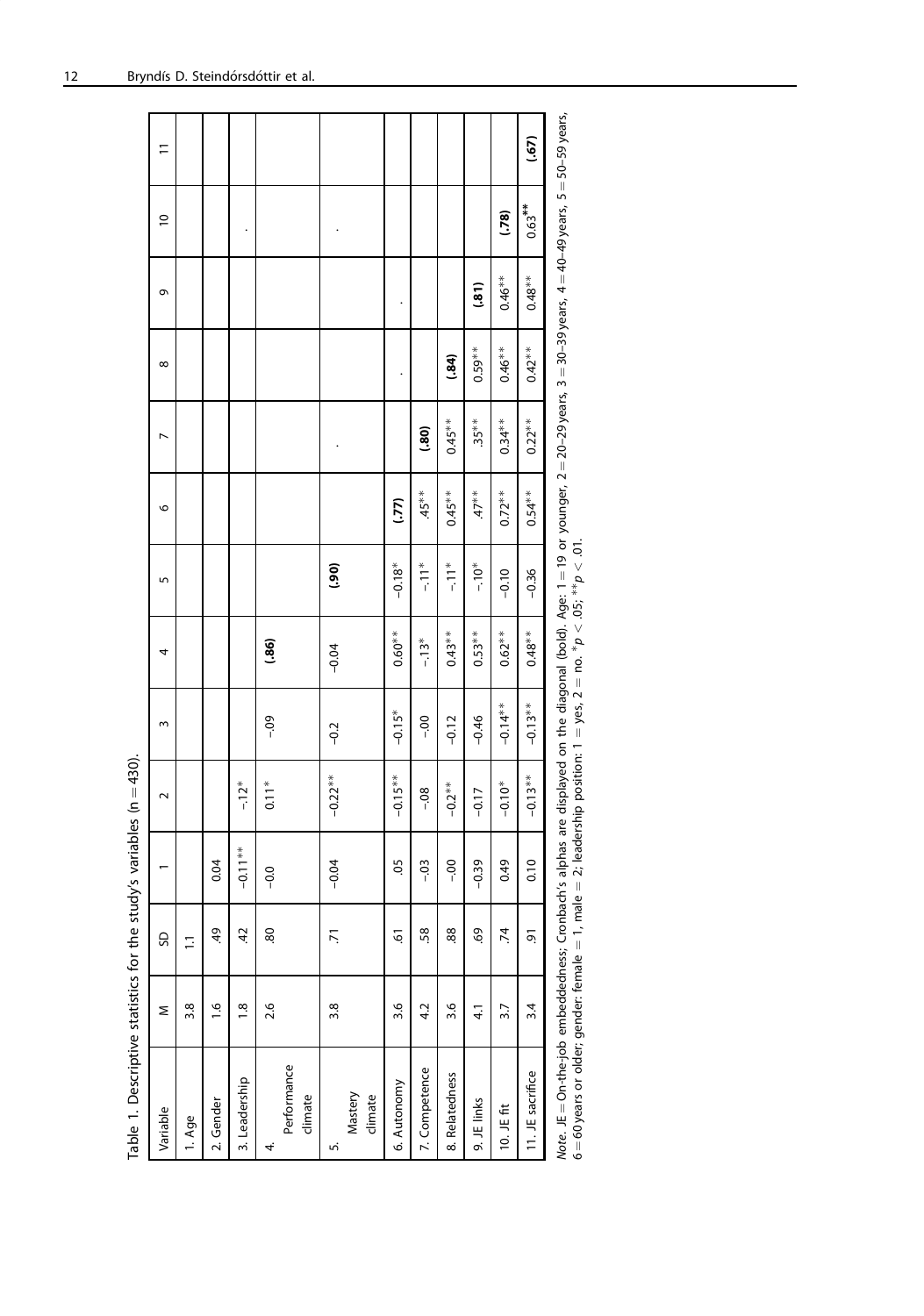the seven-factor model, we conducted further analysis with the seven-factor research model.

Due to the cross-sectional data nature of the study, there is a potential for commonmethod variance (CMV). To test for the impact of CMV on our findings, we compared the fit of our research model against a model that allowed the variables to load on an additional method factor (Podsakoff et al., [2003\)](#page-24-0). We did this in two steps. First, we tested an unconstrained baseline model including a method factor with variance equal to 1.0. This method model generated a significant chi square,  $\chi^2$  (941) = 1054.94, p < .01. Then we compared whether the unconstrained model was equivalent to a model assuming no bias or that there is no substantial shared variance (item loadings were constrained to 0). This model also generated a significant chi square,  $\chi^2$  (942) = 1052.72, p < .01. Using the Microsoft Excel tool developed by James Gaskin [\(http://statwiki.kolobkreations.com/index.php?title=](http://statwiki.kolobkreations.com/index.php?title=Main_Page) Main Page), we calculated whether there was any significant difference between these models. The results indicated that the two models were invariant, meaning that they were not different. This suggests that there was no substantial shared variance among all of our items, which indicates that there is no significant method bias in our data.

## Structural equation models

In support of Hypothesis 1, the results of the SEM analyses indicate that a mastery climate was directly positively related to the links  $(\beta = 0.63, \, \text{SE} = 0.03, \, \text{p} < 0.001)$ , fit  $(\beta = 0.77, \, \text{S} = 0.001)$  $SE = 0.03$ ,  $p < 0.001$ ), and sacrifice dimensions ( $\beta = 0.59$ ,  $SE = 0.03$ ,  $p < 0.001$ ) of on-the-job embeddedness (see [Table 2\)](#page-14-0). We then tested the predicted mediation model. The results indicated an acceptable model fit,  $\chi^2$  (1003) = 1366.11,  $\chi^2/df$  = 1.36, RMSEA = 0.03, CFI = 0.96, TLI  $=$  0.950, SRMR  $=$  0.08. The results supported Hypothesis 2, which predicted that the need for autonomy would mediate the positive relationship between a mastery climate and the links dimension ( $\beta = 0.19$ ,  $SE = 0.04$ ,  $p < 0.001$ , and 95% CI [0.14, 0.34]), fit dimension ( $\beta = 0.64$ ,  $SE = 0.05$ ,  $p < 0.001$ , and 95% CI [0.69, 0.90]), and sacrifice dimension  $(\beta = 0.57, SE = 0.06, p < 0.001,$  and 95% CI [0.57, 0.84]), of on-the-job embeddedness. We found support for Hypothesis 3 (see [Table 2\)](#page-14-0), which predicted that the need for competence would mediate the positive relationship between a mastery climate and the links dimension ( $\beta = 0.09$ ,  $SE = 0.02$ ,  $p < 0.001$ , and 95% CI [0.09, 0.22]), fit dimension ( $\beta = 0.05$ ,  $SE = 0.01$ ,  $p < 0.001$ , and 95% CI [0.05, 0.14]), and sacrifice dimension ( $\beta = -0.05$ ,  $SE = 0.02$ ,  $p = 0.005$ , and 95% CI  $[-0.15, -0.03]$  of on-the-job embeddedness. To our surprise, the relationship between the need for competence and the sacrifice dimension was negative ( $\beta =$  $-0.12$ , SE = 0.03, p = 0.000) rather than positive. Although significant, it should be noted that the strength of the relationship was rather small. In sum, Hypothesis 3 was supported although the need for competence contributed to reduce the experience of sacrifice instead of increasing it.

As predicted in Hypothesis 4, the need for relatedness mediated the positive relationship between a mastery climate and the links ( $\beta = 0.34$ ,  $SE = 0.01$ ,  $p < 0.001$ , and 95% CI [0.51, 0.58]), fit ( $\beta = 0.11$ ,  $SE = 0.03$ ,  $p < 0.001$ , and 95% CI [0.07, 0.24]), and sacrifice ( $\beta = 0.12$ ,  $SE = 0.03$ ,  $p < 0.001$ , and 95% CI [0.07, 0.27]) dimensions of on-the-job embeddedness.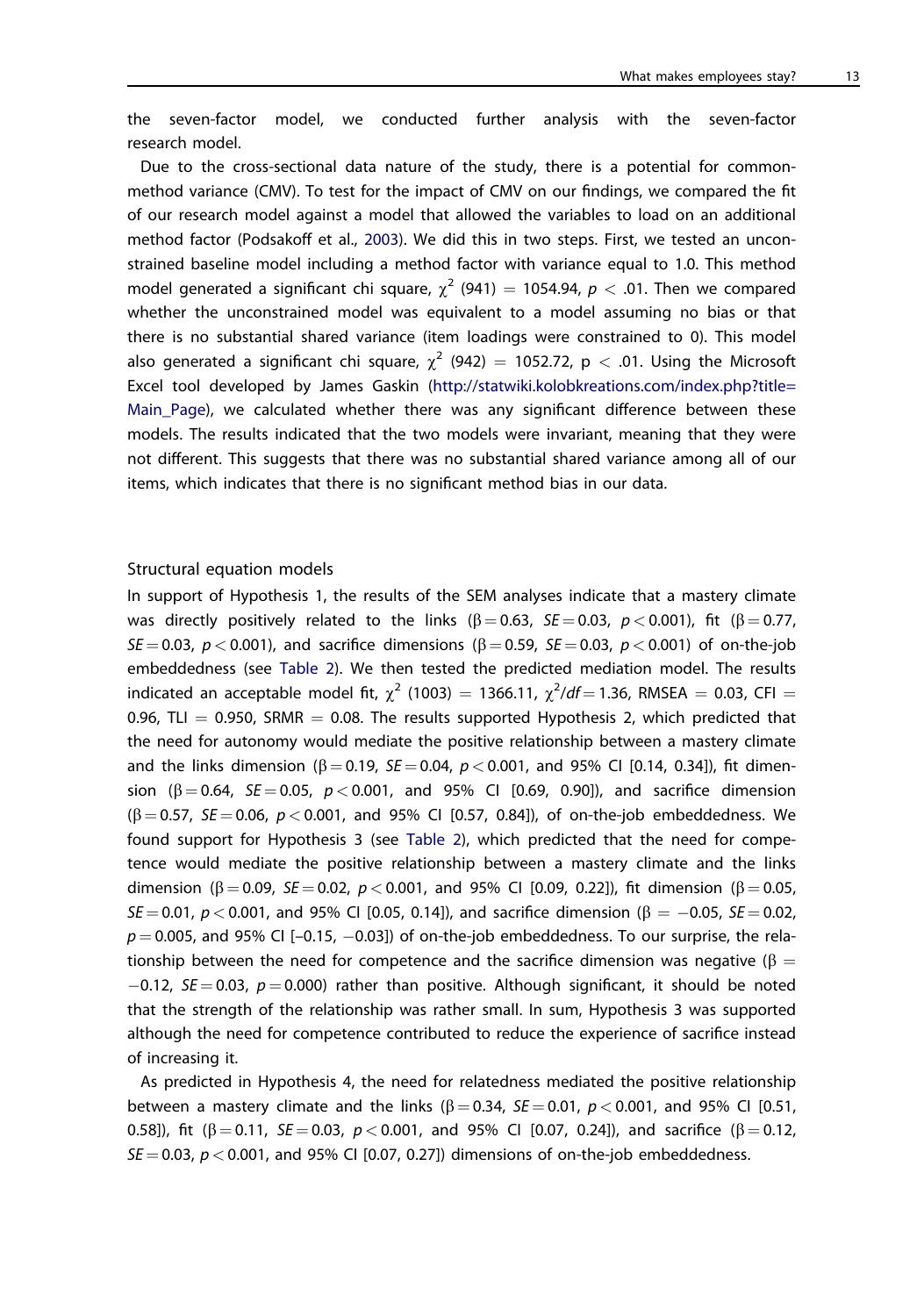<span id="page-14-0"></span>Table 2. Structural equation modelling results for direct and indirect relationships between the study's variables.

| Variables                        | Standardized parameter estimates |
|----------------------------------|----------------------------------|
| Dependent variable: JE-Links     |                                  |
| Mastery climate                  | $0.63$ $(0.03)$ **               |
| Performance climate              | $-0.09(0.06)$ **                 |
| Age                              | 0.04(0.04)                       |
| Gender                           | $-0.06(0.03)$                    |
| Leadership                       | $-0.05(0.03)$                    |
| Dependent variable: JE-Fit       |                                  |
| Mastery climate                  | $0.77$ $(0.03)$ ***              |
| Performance climate              | $-0.04(0.04)$                    |
| Age                              | $0.10~(0.03)$ **                 |
| Gender                           | 0.05(0.04)                       |
| Leadership                       | $-0.08(0.07)$                    |
| Dependent variable: JE-Sacrifice |                                  |
| Mastery climate                  | $0.59(0.03)$ ***                 |
| Performance climate              | $-0.05(0.03)$                    |
| Age                              | 0.02(0.04)                       |
| Gender                           | $-0.14(0.04)$ **                 |
| Dependent variable: JE-Links     |                                  |
| Autonomy                         | $0.24$ $(0.05)$ ***              |
| Competence                       | $0.15(0.03)$ ***                 |
| Relatedness                      | $0.54(0.02)$ ***                 |
| Performance climate              | $-0.04(0.05)$                    |
| Age                              | 0.03(0.03)                       |
| Gender                           | $-0.04$ (0.02) <sup>**</sup>     |
| Leadership                       | $-0.04$ (0.02) <sup>*</sup>      |
| Dependent variable: JE-Fit       |                                  |
| Autonomy                         | $0.80~(0.05)$ ***                |
| Competence                       | $0.09$ $(0.02)$ ***              |
| Relatedness                      | $0.15(0.04)$ **                  |
| Performance climate              | 0.03(0.03)                       |
| Age                              | $0.08$ $(0.03)$ **               |
| Gender                           | $0.06(0.03)*$                    |
| Leadership                       | $-0.13(0.05)$ **                 |
| Dependent variable: JE-Sacrifice |                                  |
| Autonomy                         | $0.70(0.07)$ ***                 |
| Competence                       | $-0.08(0.03)$ **                 |

(Continued)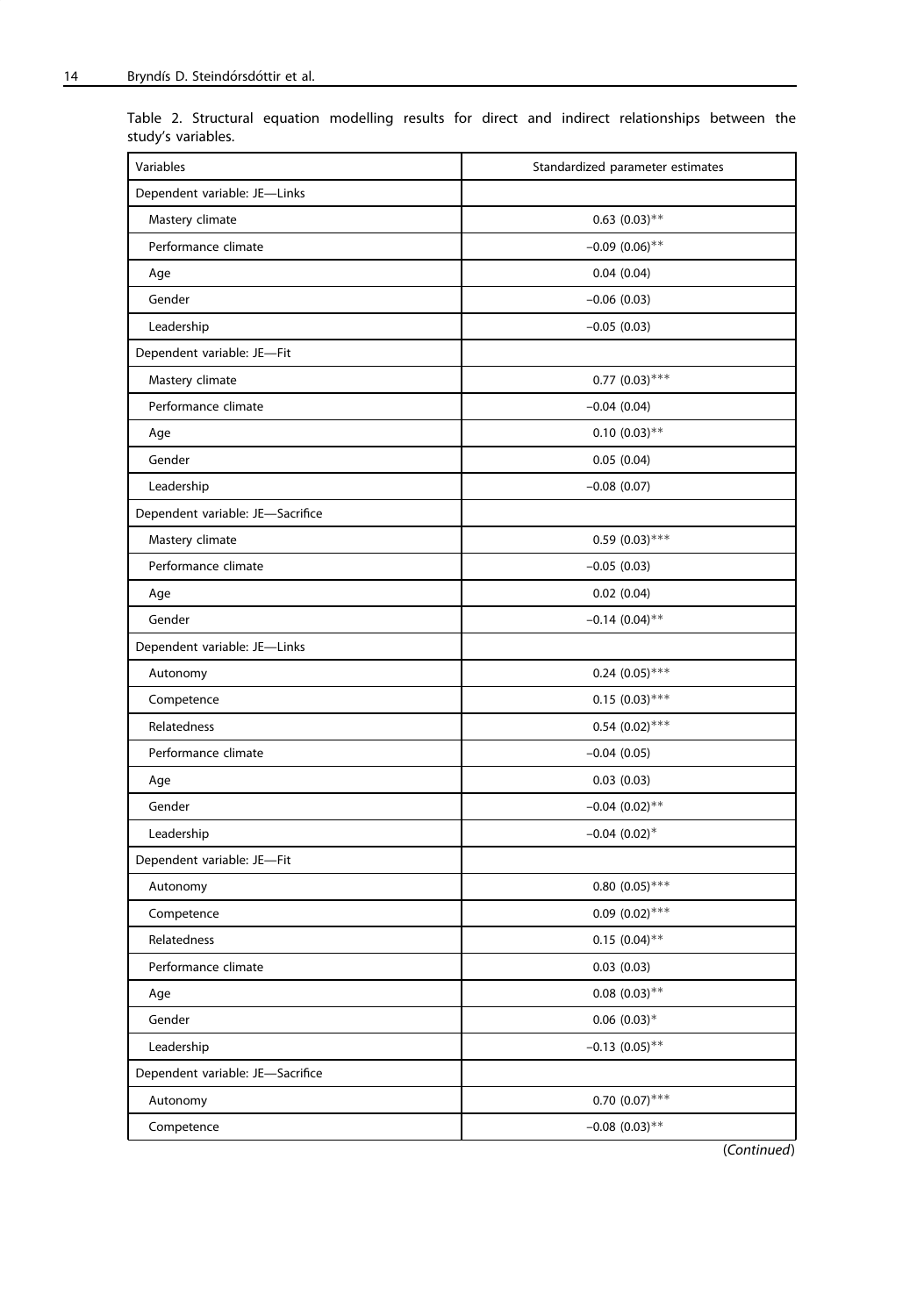| Variables                                                    | Standardized parameter estimates |
|--------------------------------------------------------------|----------------------------------|
| Relatedness                                                  | $0.17~(0.05)$ ***                |
| Performance climate                                          | 0.01(0.02)                       |
| Age                                                          | $-0.06(0.04)$                    |
| Gender                                                       | $-0.13(0.09)$                    |
| Leadership                                                   | $-0.13$ (0.05) <sup>**</sup>     |
| Dependent variable: Autonomy                                 |                                  |
| Mastery climate                                              | $0.81(0.02)$ ***                 |
| Dependent variable: Competence                               |                                  |
| Mastery climate                                              | $0.57(0.03)$ ***                 |
| Dependent variable: Relatedness                              |                                  |
| Mastery climate                                              | $0.73$ $(0.02)$ ***              |
| Mediation influence: From Mastery climate to JE-Links        |                                  |
| Autonomy                                                     | $0.19(0.04)$ ***                 |
| Competence                                                   | $0.09(0.02)$ ***                 |
| Relatedness                                                  | 0.40 $(0.01)$ ***                |
| Mediation influence: From Mastery climate to JE-Fit          |                                  |
| Autonomy                                                     | $0.65(0.05)$ ***                 |
| Competence                                                   | $0.05(0.01)$ ***                 |
| <b>Relatedness</b>                                           | $0.11(0.03)$ **                  |
| Mediation influence: From Mastery climate to<br>JE-Sacrifice |                                  |
| Autonomy                                                     | $0.57$ $(0.06)$ ***              |
| Competence                                                   | $-0.05$ (0.02) <sup>**</sup>     |
| Relatedness                                                  | $0.12(0.03)$ ***                 |

Table 2. (Continued).

Note. JE = On-the-job embeddedness; Age:  $1 = 19$  or younger,  $2 = 20-29$  years,  $3 = 30-39$  years,  $4 = 40-49$  years,  $5 = 50-59$  years,  $6 = 60$  years or older; gender: female  $= 1$ , male  $= 2$ ; leadership position:  $1 =$  yes,  $2 =$  no.  $*p < 0.05$ ;  $^{**}p$  < 0.01;  $^{***}p$  < 0.001. All values in the table are standardized.

# Discussion

The overarching goal of the present study was to respond to the call for research on what factors influence job embeddedness by investigating the relationship between a perceived mastery climate and on-the-job embeddedness and the mediating role of psychological need satisfaction. The results supported our hypothesis that when the achievement criteria at work is perceived to emphasize mastery, cooperation, and effort, employees are more likely to be embedded in their job through enhanced links, fit, and sacrifice. Moreover, the results indicated that satisfaction of the needs for autonomy, competence, and relatedness mediated this relationship. Contrary to our expectations, satisfaction of the need for competence reduced the sacrifice dimension of on-the-job embeddedness. Overall, our findings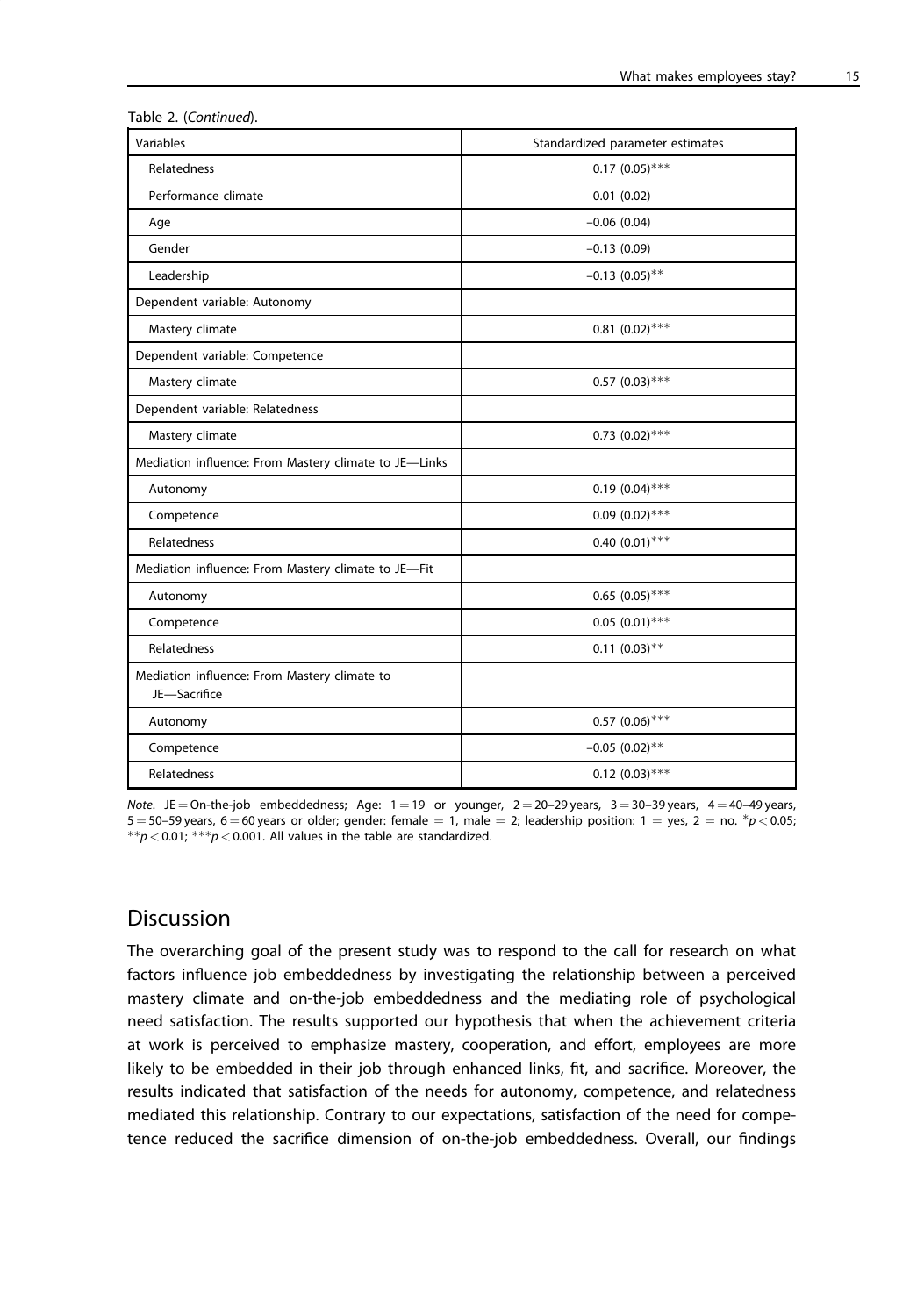<span id="page-16-0"></span>indicate that a perceived mastery climate and psychological needs play an important role for employees' on-the-job embeddedness.

# Theoretical contributions

Previous research and theory within the job embeddedness literature have emphasized the positive benefits that can be gained for employees and organizations by facilitating job embeddedness (Lee et al., [2014](#page-23-0)). Job embeddedness has been found to be an important predictor of turnover (e.g., Crossley et al., [2007](#page-21-0)) and job performance (Lee et al., [2014\)](#page-23-0). However, little attention has been given to the social context and mechanisms that can facilitate job embeddedness. Therefore, the first contribution of this study is to the job embeddedness literature by answering the call for more knowledge about antecedents of job embeddedness through demonstrating the importance of the perceived motivational climate at work (Lee et al., [2014](#page-23-0)). As hypothesized, the results showed that a perceived mastery climate was an important predictor of on-the-job embeddedness. These results imply that when leaders emphasize individual effort, improvement of skills, learning, and cooperation and provide self-referenced feedback, employees will have more to sacrifice, be more committed, and have stronger feelings of belongingness. These results are in line with previous studies that have found support for the positive benefits of a mastery climate on various organizational outcomes, such as turnover intentions, engagement, trust, and knowledge sharing (Cerne et al., [2014;](#page-21-0) Kopperud et al., [2020](#page-23-0); Nerstad, Dysvik et al., [2018\)](#page-23-0). Moreover, these results support Nerstad et al. [\(2013;](#page-23-0) Nerstad, Dysvik et al., [2018](#page-23-0)) previous argument that employees will be more likely to stay due to the many benefits associated with a mastery climate, such as increased self-efficacy, autonomy, competence, and relatedness toward others (Harwood et al., [2015;](#page-22-0) Ntoumanis & Biddle, [1999](#page-24-0)). In sum, and as indicated in our results, such a climate seems to also be beneficial in terms of facilitating onthe-job embeddedness.

Our second contribution to the job embeddedness literature is the presentation of the mediating role of the needs for autonomy, competence, and relatedness. First, the results from the SEM supported Hypothesis 2, which proposed that satisfaction of the need for autonomy would mediate the positive relationship between perceptions of a mastery climate and on-the-job embeddedness. These results suggest that employees with higher perceptions of a mastery climate will be more embedded through satisfaction of the need for autonomy. A mastery climate facilitates feelings of autonomy because it focuses on selfimprovement, providing employees with control of their development and performance (Duda & Hall, [2001;](#page-22-0) O'Keefe et al., [2013\)](#page-24-0). Further, we found that the need for autonomy facilitates perceptions of on-the-job embeddedness in the form of links, sacrifice, and fit. Specifically, when employees perceive that their need for autonomy is satisfied, they seem to experience higher levels of close connections and interactions with their colleagues. Because perception of autonomy is a central factor for individual motivation as well as psychological well-being (Vansteenkiste et al., [2020\)](#page-25-0), those employees who experience a high sense of autonomy over their work would have to sacrifice more if they left (Mitchell et al., [2001\)](#page-23-0). This is in line with what our results suggest: When employees perceive volition over their work, they feel free to express their ideas and opinions, and they feel they have more prospects of continuing their employment. Further, the need for autonomy seemed to be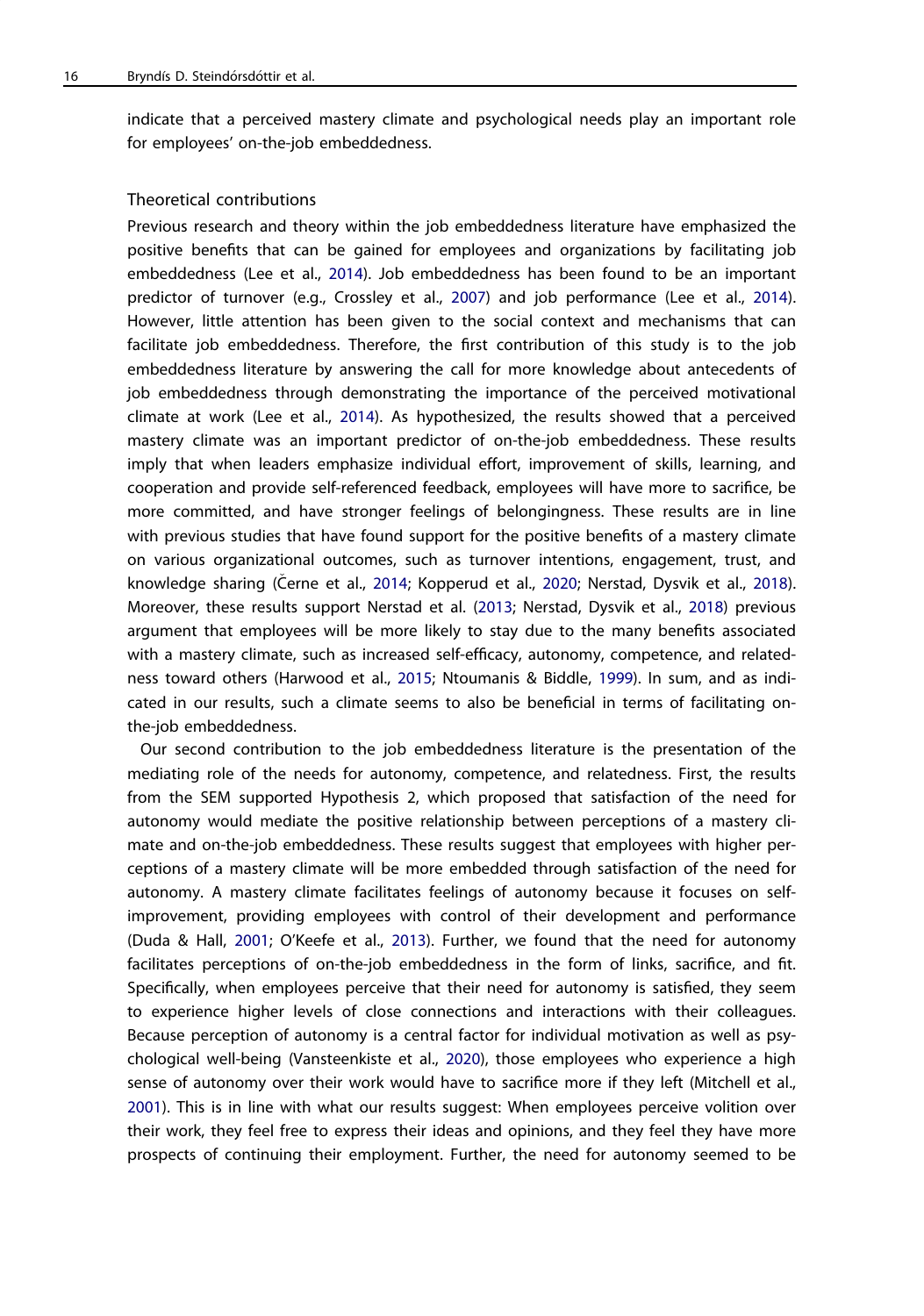<span id="page-17-0"></span>particularly important for the fit dimension of the on-the-job embeddedness. That is, employees' perceptions of freedom to pursue their goals, their feeling of having a good match with the organization, and being able to utilize their skills and talents were enhanced (Lee et al., [2014](#page-23-0)). These results are supportive of previous studies that have found that employees who perceive more autonomy are more likely to experience positive employee outcomes, such as higher level of job satisfaction and work engagement, and are more likely to stay at their job (De Lange et al., [2008](#page-21-0); Deci et al., [2017;](#page-22-0) Thompson & Prottas, [2006\)](#page-25-0).

Second, the results supported Hypothesis 3, which predicted that the need for competence would mediate the positive relationship between a perceived mastery climate and on-the-job embeddedness. In line with previous research, our results suggest that perceptions of competence are enhanced in a perceived mastery climate because such a climate focuses on self-development (Harwood et al., [2015](#page-22-0); Nerstad et al., [2013\)](#page-23-0). The mastery climate emphasizes what it takes for employees to succeed, which can create an opportunity to express one's capacities (Nerstad, Dysvik, et al., [2018\)](#page-23-0). The results indicate that the need for competence enhances links (Mitchell et al., [2001](#page-23-0)), which might suggest that when the need for competence is satisfied, employees experience that they interact frequently with their colleagues and feel included as a part of the work group (Deci et al., [2017;](#page-22-0) Felps et al., [2009\)](#page-22-0). Moreover, our findings indicate that the need for competence facilitates an experience of fit between the employee and the organization. That is, perceptions of competence seem to be relevant for employees to perceive a fit between their skills and their job (Lee et al., [2014](#page-23-0)). Interestingly, the need for competence reduced perceptions of sacrifice in leaving the job. This could indicate that when an employee feels that the need for competence is satisfied, the sacrifice of leaving his or her job would not be as great as we initially expected, in particular when employees do not see clear prospects for continuing. Our finding concerning the need for competence could be interpreted by drawing on the results of Dysvik et al. [\(2013\)](#page-22-0). They found that the need for competence alone was not enough for employees to be intrinsically motivated. Instead, they found synergistic effects: Employees were intrinsically motivated when they experienced satisfaction of the needs for both competence and autonomy. Thus, an interesting avenue for future studies would be to explore synergistic effects between satisfaction of the three psychological needs in relation to onthe-job embeddedness.

Third, our results suggest that the need for relatedness mediates the positive relationship between a perceived mastery climate and on-the-job embeddedness. These results indicate that employees reporting a higher level of perceived mastery climate will be more embedded in their job through satisfaction of the need for relatedness. We found that the need for relatedness highly positively predicted on-the-job links, meaning that employees experience being a member of an effective work group, in which they interact closely (Lee et al., [2014](#page-23-0)). Our results align well with the job embeddedness theory, which emphasizes that employees who experience a sense of belongingness at work and feel connected to their co-workers have more links, which in turn enhances their embeddedness in the organization (Mitchell et al., [2001](#page-23-0)). We also found that the need for relatedness positively facilitated on-the-job sacrifice and fit. The emphasis on cooperation in a mastery climate probably increases employees' sense of belongingness and relatedness toward others at work (Ntoumanis & Biddle, [1999\)](#page-24-0), which increases their embeddedness within the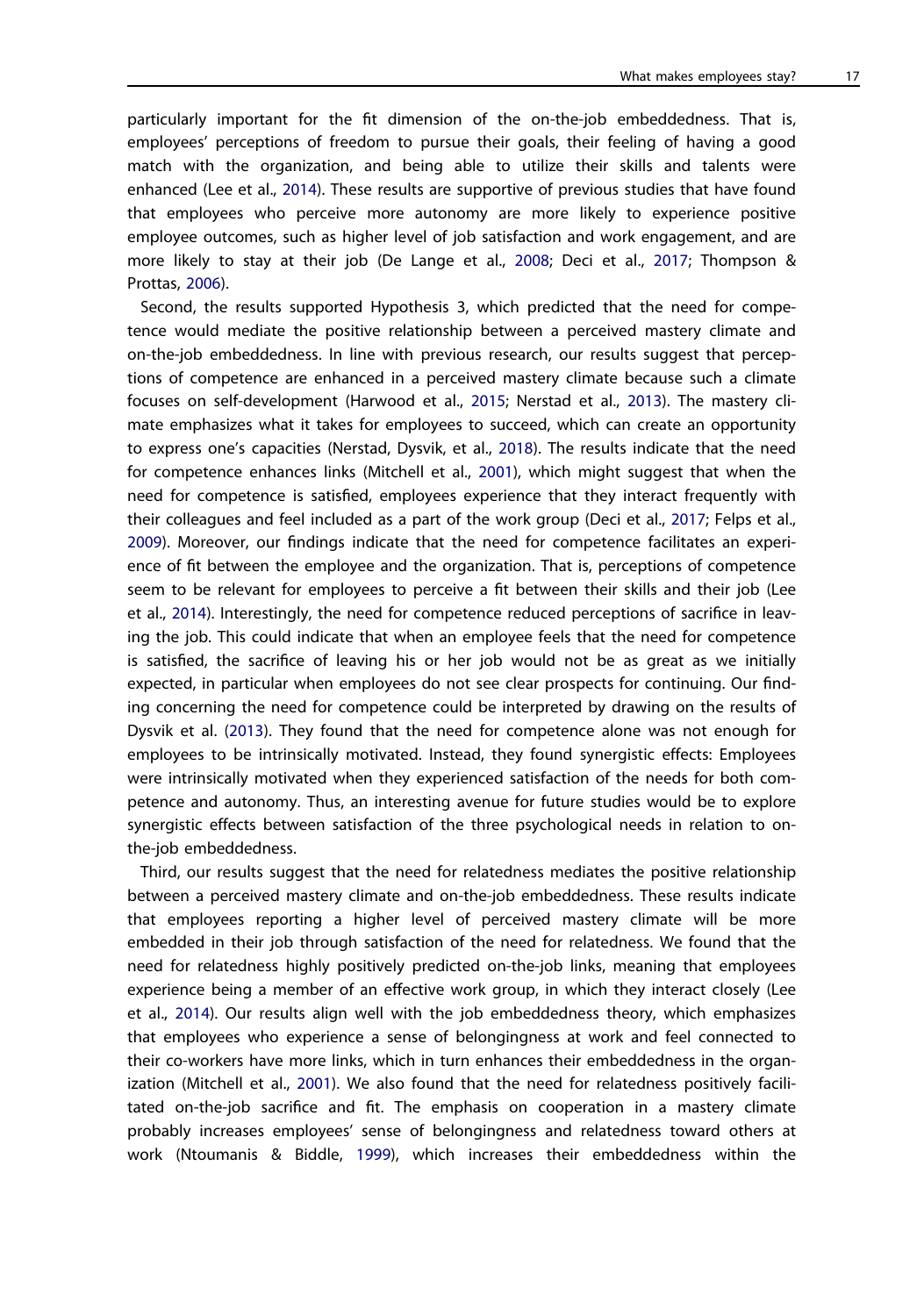organization. When employees are encouraged to work together toward achieving a common goal, they are more likely to interact, have more constructive exchange relationships, trust, and provide each other with social support (Ames, [1984;](#page-21-0) Cerne et al., [2014](#page-21-0); Johnson, [2003\)](#page-23-0). In turn, this cooperative behaviour strengthens interpersonal relationships, positive regard, and feelings of relatedness (Nerstad, Dysvik, et al., [2018;](#page-23-0) West et al., [2008\)](#page-25-0). These findings are in accordance with prior research regarding the importance of social networks for retention. For example, Mossholder et al. ([2005](#page-23-0)) found that employees with more connections were more likely to relate with their colleagues and had higher levels of embeddedness toward the organization. Because previous researchers have mainly examined the quantity of links in relation to retention (e.g., Mitchell et al., [2001](#page-23-0)), the current study extends prior research by examining the impact of the quality of links between co-workers. This is done by using the scale developed by Felps et al. ([2009](#page-22-0)), which focuses on quality of connections as well as demonstrating that satisfaction of relatedness is a predictor of onthe-job embeddedness. Our results suggest that psychological need satisfaction facilitates employees' links, fit, and sacrifice at work and that the needs for autonomy and relatedness seem to be the most important. These findings align well with the BNT literature, which has emphasized that each psychological need uniquely influences individuals' outcomes across contexts (Vansteenkiste et al., [2020](#page-25-0)).

The third contribution of the study is to the basic psychological needs' satisfaction literature by further clarifying the important role of a perceived mastery climate in facilitating satisfaction of the three psychological needs in work settings as well as by identifying how employee need satisfaction predicts on-the-job embeddedness. Although previous research has repeatedly showed that psychological need satisfaction is important for individuals' well-being and motivation at work (Deci et al., [2017](#page-22-0); Gagn e & Deci, [2005](#page-22-0)), its influence for on-the-job embeddedness remains unclear. Thus, the present study is the first to present the importance of psychological need satisfaction in relation to on-the-job embeddedness, thus extending previous studies examining the impact of BNT within an organizational setting. This is important because it suggests that when employees experience satisfaction of the needs for autonomy, competence, and relatedness, they can become more embedded in their job (except for the finding that the need for competence reduces the sacrifice dimension of on-the-job embeddedness). Moreover, the important role of relatedness for on-the-job embeddedness becomes clearer. According to Mitchell et al. [\(2001\)](#page-23-0), the more links employees have to others in the organization, the more bound they will be to the job and to the organization. The results of our study indicate that not only is the number of links important for on-the-job embeddedness, but also their quality. When employees feel a sense of belongingness and connection to their co-worker's, they will be more embedded.

# Limitations and future research

Although the study provides a number of contributions, especially to the job embeddedness literature, there are several limitations that require the findings of the study to be interpreted with caution. First, this was a cross-sectional study and therefore does not allow causal inferences to be drawn based on the results. For example, we cannot rule out the possibility that the hypothesized relationships might work in a reverse direction than proposed in the study. Second, the data were self-report measures, derived from a single source. The nature of the constructs in the study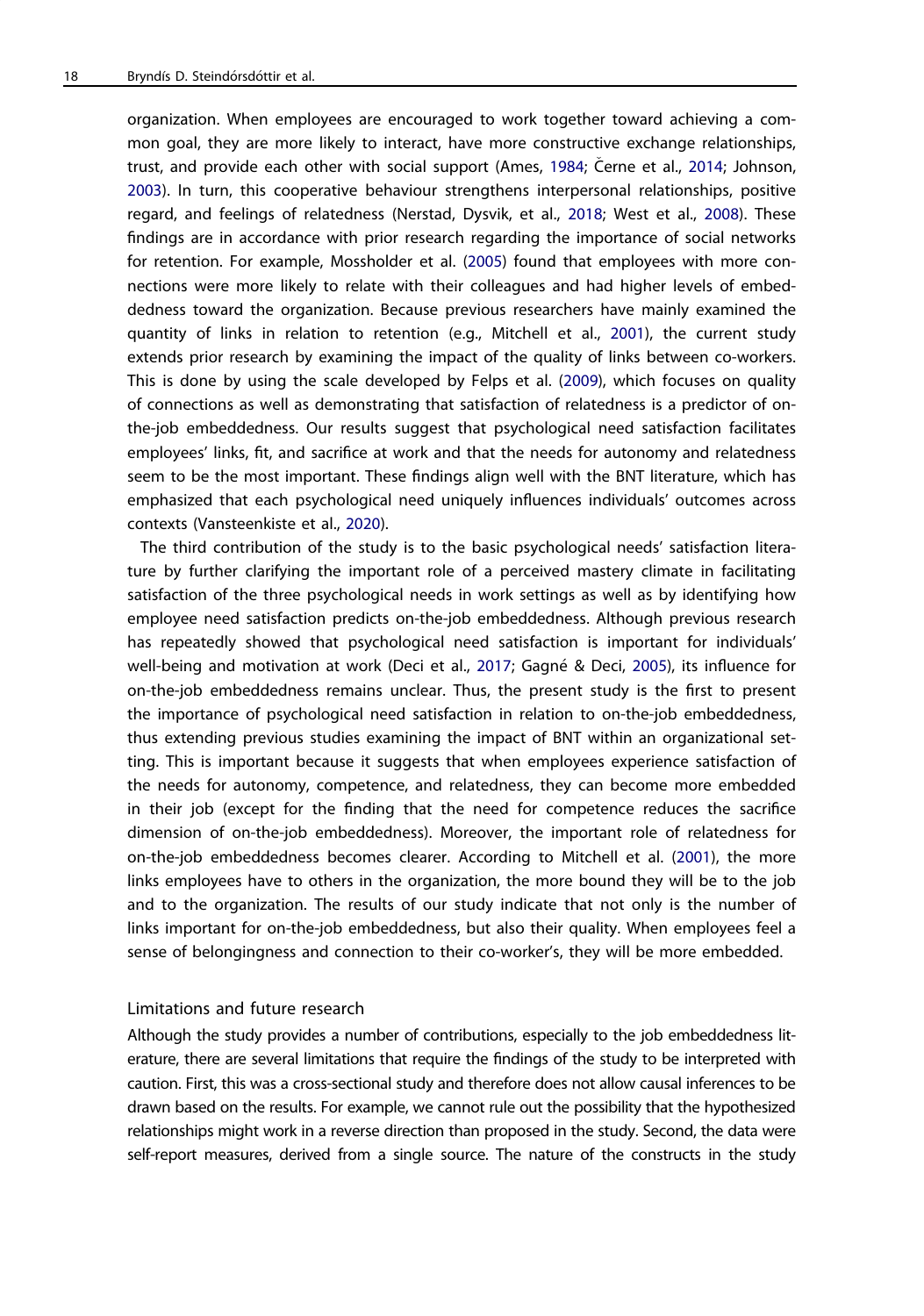<span id="page-19-0"></span>

Figure 1. Proposed conceptual model. Note: On-the-job embeddedness includes the sub-dimensions: Links, Fit and Sacrifice.

required the use of self-report measures because these are perceptual constructs and measuring them from another source would not be appropriate. Because all measures were derived using the same method, CMV might have affected the results. For example, the self-report measures of competence might have been influenced by social desirability given the high average responses. It is possible that participants answered some questions regarding their competence in a way they felt was socially acceptable instead of giving their true meaning. We tried to minimize social desirability by emphasizing the anonymity of responses. In addition, the results from the CFA suggest that there was no significant method bias in our data. Moreover, complex models with mediation are less likely to be affected by CMV (Evans, [1985](#page-22-0)). Fourth, we did not measure off-the-job embeddedness. Because the job embeddedness concept includes both on- and off-the-job components, we cannot be sure that we captured the full range of the job embeddedness concept. However, despite these limitations, we believe that the model presented is plausible, given theory and previous empirical studies. Moreover, the current study expands the current knowledge in the extant literature and highlights useful implications for future research. Finally, because we collected data from seven organizations operating in different job sectors in two different countries, the generalizability of the study's results might be good. We encourage future researchers to conduct longitudinal and experimental studies that demonstrate the causality of the model presented in this study.

Beyond conducting similar studies with a longitudinal design, an interesting platform for future studies could be to examine factors that might strengthen the relationship between a mastery climate and on-the-job embeddedness. Because many organizations aim to develop human resource practices to retain their employees, it would be valuable to examine what human resource practices could potentially influence this relationship—for example, how different reward structures, performance appraisals, or job characteristics could strengthen or weaken the association between a mastery climate and on-the-job embeddedness.

### Practical implications

Retaining employees is one of the major challenges within human resource management today due to the high turnover rate that many organizations face. Therefore, the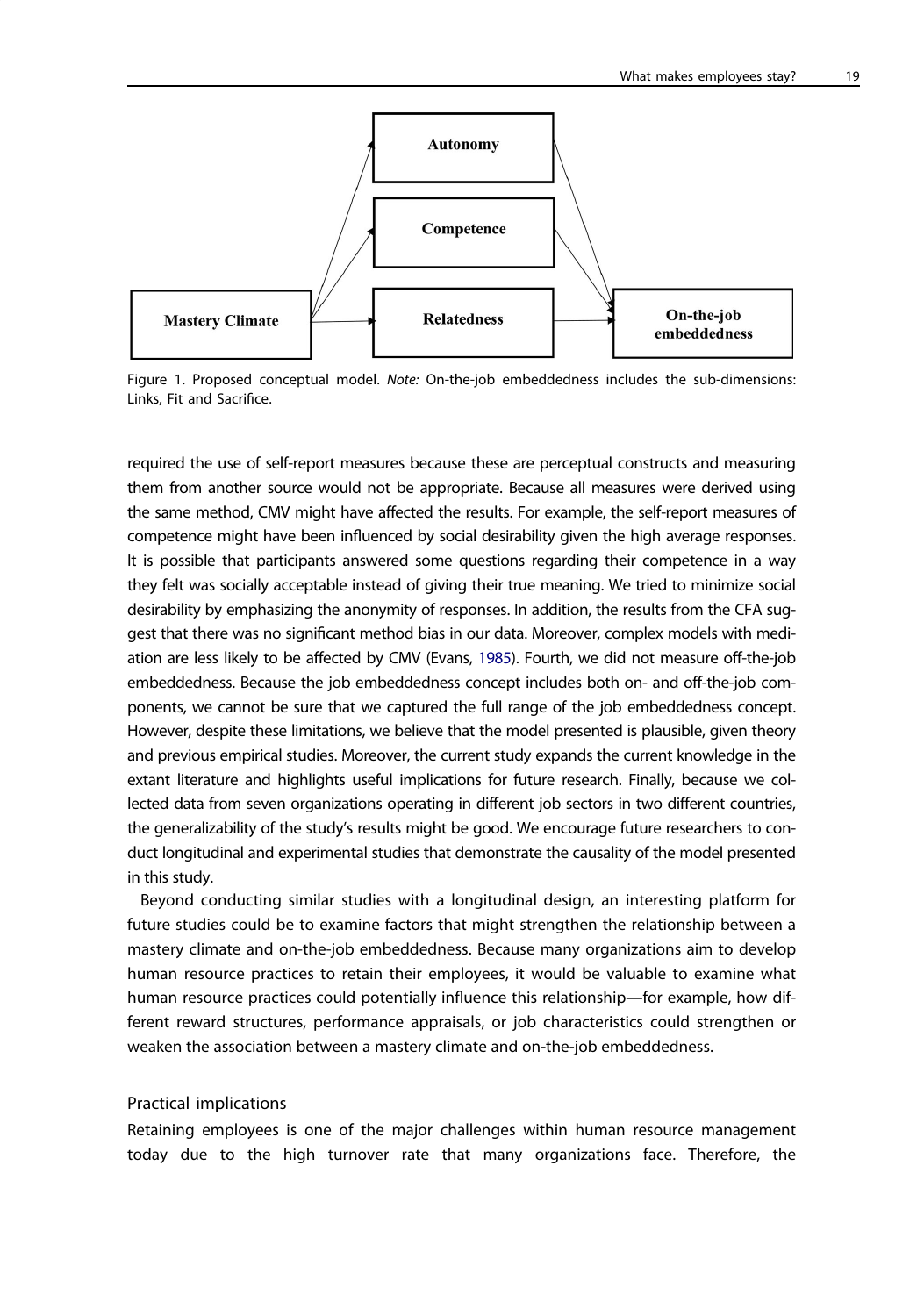<span id="page-20-0"></span>identification and development of an effective approach to respond to this challenge is highly important. The findings from our study suggest new ways for organizations to respond to the challenge of employee retention. An important practical implication of this study is that by designing the working environment in a way that enhances perceptions of a mastery climate, organizations can influence employees' inclination to stay at the organization and satisfy their psychological needs.

Perceptions of a mastery climate can be influenced because the personal meaning of achievement and the cognitive, affective, and behavioural patterns that individuals exhibit at any particular time are determined by the influence of social climate factors (Ntoumanis & Biddle, [1999\)](#page-24-0). The perceptions of a mastery climate can be determined by the key agents that "create" a mastery climate based on the way they relate to employees. Therefore, leaders can influence employees' mastery climate perceptions by giving employees opportunities for growth, valuing their effort, and emphasizing the achievement criteria of success according to the values of a mastery climate (Nerstad et al., [2013\)](#page-23-0). Ames [\(1992\)](#page-21-0) was interested in identifying certain structures that have been found to impact a range of motivational variables. These structures include the design of tasks and learning activities, evaluation practices, and distribution of authority or responsibility. Tasks that are interesting, challenging, and involve diversity are more likely to facilitate a mastery climate (Malone & Lepper, [1987](#page-23-0); Marshall & Weinstein, [1984](#page-23-0);). Additionally, evaluation of performance should be based on individual improvement and learning criteria, rather than on social comparison (Nicholls, [1989\)](#page-24-0). Our study indicates that it might be helpful for leaders to consider their employees' psychological need satisfaction because it could enhance employees' on-the-job embeddedness. According to Deci et al. [\(1989\)](#page-21-0), autonomy support is the most important social-contextual factor that promotes psychological need satisfaction and intrinsic motivation at work. There are a number of ways in which supervisors can support employee autonomy (Deci & Ryan, [1985](#page-22-0)), for example, by recognizing subordinates' perspectives, allowing opportunities for choice, encouraging participation, and employee initiation (Reinboth & Duda, [2006\)](#page-24-0). Relatedness at work can be facilitated by establishing team building activities, which can be a good way to increase communication and build relationships among employees (Cabrera & Cabrera, [2005\)](#page-21-0). Finally, when individuals experience the opportunity to extend their expertise and skills, their need for competence is satisfied (Vansteenkiste et al., [2020\)](#page-25-0). This is likely to be accomplished in a mastery climate given the emphasis on learning and skills development. Still, leaders should also be mindful about contributing to the satisfaction of the need for competence with respect to the sacrifice dimension of on-the-job embeddedness. Particularly, if employees do not see clear prospects for continuing, and they feel that their need for competence is satisfied, they might not experience it as a sacrifice to leave the organization. Still, overall satisfaction of the three needs seems to be vital for employee on-the-job embeddedness and could make employees more likely to stay.

# Conclusion

Human resource managers are continually in search for ways to keep their most valuable resources, their employees. Our study indicates that the social context at work can act as a positive force in keeping employees at their job. We found that when employees perceive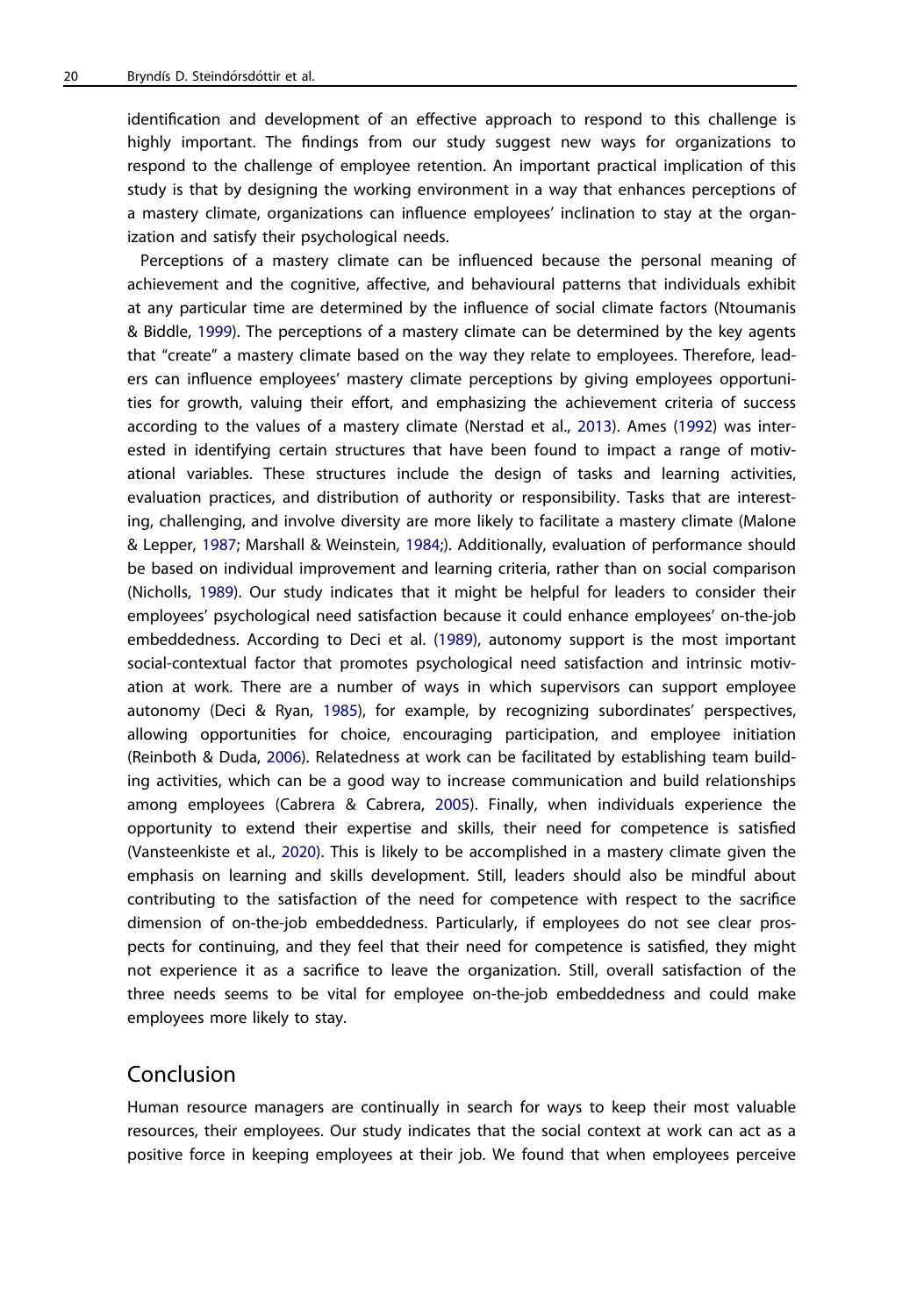<span id="page-21-0"></span>that the criteria of success at work emphasize mastery, cooperation, and effort, employees are more likely to stay because in a mastery climate, employees have more autonomy over their work and can feel more connected to their co-workers.

# Disclosure statement

No potential conflict of interest was reported by the authors.

#### REFERENCES

- Abelson, M. A. [\(1987\)](#page-10-0). Examination of avoidable and unavoidable turnover. Journal of Applied Psychology, 72(3), 382–386. <https://doi.org/10.1037/0021-9010.72.3.382>
- Abrahamsen, F. E., Roberts, G. C., & Pensgaard, A. M. [\(2008\)](#page-7-0). Achievement goals and gender effects on multidimensional anxiety in national elite sport. Psychology of Sport and Exercise, 9(4), 449–464. <https://doi.org/10.1016/j.psychsport.2007.06.005>
- Ames, C. ([1984](#page-5-0)). Competitive, cooperative, and individualistic goal structures: A cognitive-motivational analysis. Research on Motivation in Education, 1, 177–207.
- Ames, C. [\(1992\)](#page-2-0). Classrooms: Goals, structures, and student motivation. Journal of Educational Psychology, 84(3), 261–271. <https://doi.org/10.1037/0022-0663.84.3.261>
- Baard, P., Deci, E., & Ryan, R. [\(2000\)](#page-6-0). Intrinsic need satisfaction as a motivational basis of performance and well-being at work: An application of cognitive evaluation theory [Unpublished manuscript]. Fordham University.
- Bambacas, M., & Kulik, T. C. ([2013](#page-2-0)). Job embeddedness in China: How HR practices impact turnover intentions. The International Journal of Human Resource Management, 24(10), 1933–1952. [https://doi.](https://doi.org/10.1080/09585192.2012.725074) [org/10.1080/09585192.2012.725074](https://doi.org/10.1080/09585192.2012.725074)
- Baumeister, R. F., & Leary, M. R. ([1995\)](#page-6-0). The need to belong: Desire for interpersonal attachments as a fundamental human motivation. Psychological Bulletin, 117(3), 497–529. [https://doi.org/10.1037/0033-](https://doi.org/10.1037/0033-2909.117.3.497) [2909.117.3.497](https://doi.org/10.1037/0033-2909.117.3.497)
- Bowlby, J. ([2005](#page-6-0)). A secure base: Clinical applications of attachment theory (Vol. 393). Taylor & Francis.
- Buch, R., Nerstad, C. G., & Säfvenbom, R. [\(2017\)](#page-7-0). The interactive roles of mastery climate and performance climate in predicting intrinsic motivation. Scandinavian Journal of Medicine & Science in Sports, 27(2), 245–253.
- Burton, J. P., Holtom, B. C., Sablynski, C. J., Mitchell, T. R., & Lee, T. W. ([2010\)](#page-3-0). The buffering effects of job embeddedness on negative shocks. Journal of Vocational Behavior, 76(1), 42–51. [https://doi.org/](https://doi.org/10.1016/j.jvb.2009.06.006) [10.1016/j.jvb.2009.06.006](https://doi.org/10.1016/j.jvb.2009.06.006)
- Cabrera, E. F., & Cabrera, A. ([2005](#page-20-0)). Fostering knowledge sharing through people management practices. The International Journal of Human Resource Management, 16(5), 720–735. [https://doi.org/](https://doi.org/10.1080/09585190500083020) [10.1080/09585190500083020](https://doi.org/10.1080/09585190500083020)
- Cerne, M., Nerstad, C. G., Dysvik, A., & Skerlavaj, M. ([2014](#page-2-0)). What goes around comes around: Knowledge hiding, perceived motivational climate, and creativity. Academy of Management Journal, 57(1), 172–192. <https://doi.org/10.5465/amj.2012.0122>
- Coetzee, M., Potgieter, I. L., & Ferreira, N. [\(2018\)](#page-1-0). Psychology of retention: Theory, research and practice. Springer.
- Crossley, C. D., Bennett, R. J., Jex, S. M., & Burnfield, J. L. [\(2007\)](#page-4-0). Development of a global measure of job embeddedness and integration into a traditional model of voluntary turnover. The Journal of Applied Psychology, 92(4), 1031–1042. <https://doi.org/10.1037/0021-9010.92.4.1031>
- De Charms, R. ([2013](#page-7-0)). Personal causation: The internal affective determinants of behavior. Routledge.
- De Lange, A. H., De Witte, H., & Notelaers, G. [\(2008](#page-1-0)). Should I stay or should I go? Examining longitudinal relations among job resources and work engagement for stayers versus movers. Work & Stress, 22(3), 201–223. <https://doi.org/10.1080/02678370802390132>
- Deci, E. L. ([1975](#page-6-0)). Intrinsic motivation. Plenum Press.
- Deci, E. L., Connell, J. P., & Ryan, R. M. [\(1989\)](#page-7-0). Self-determination in a work organization. Journal of Applied Psychology, 74(4), 580–590. <https://doi.org/10.1037/0021-9010.74.4.580>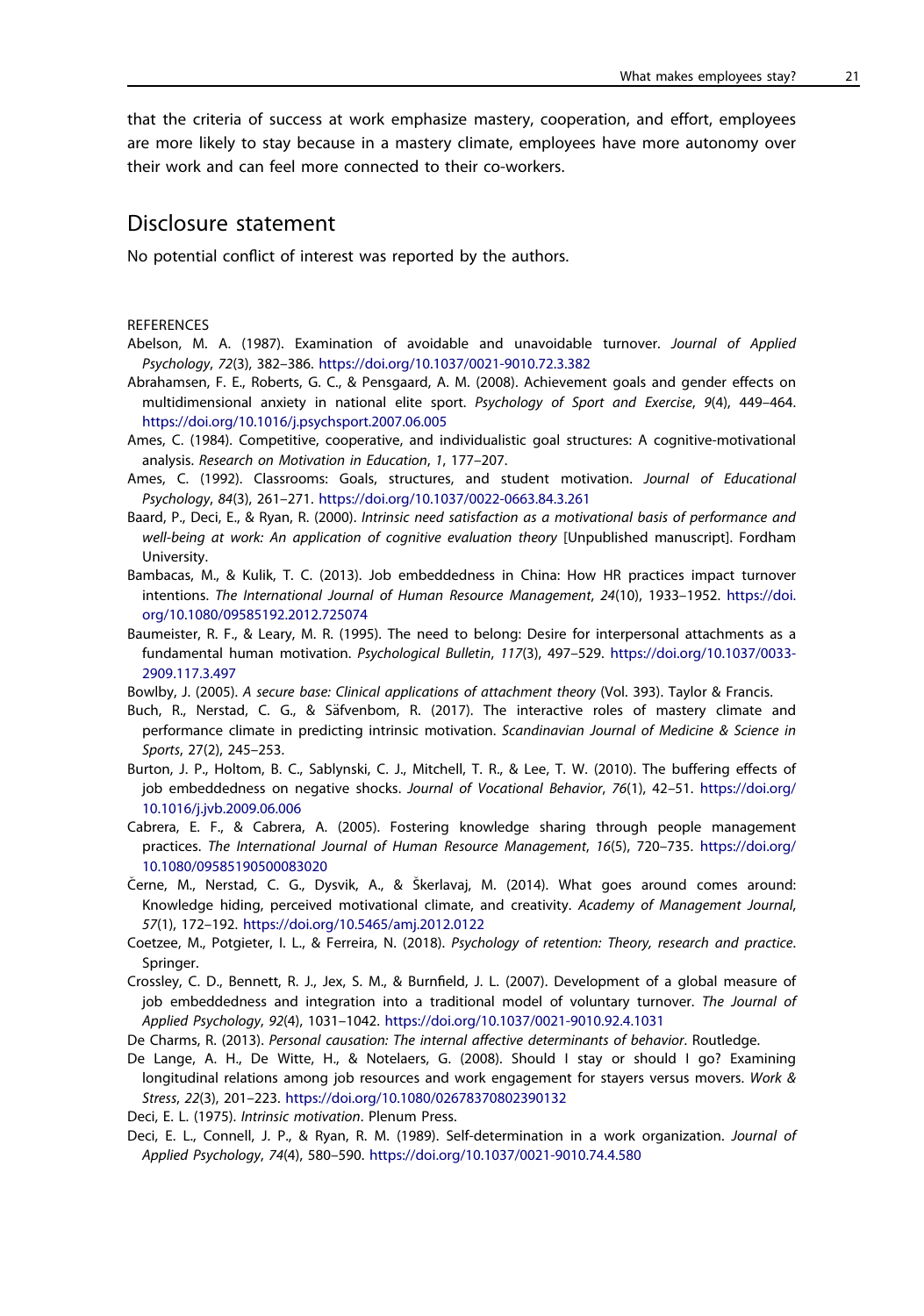- <span id="page-22-0"></span>Deci, E. L., Olafsen, A. H., & Ryan, R. M. ([2017\)](#page-17-0). Self-determination theory in work organizations: The state of a science. Annual Review of Organizational Psychology and Organizational Behavior, 4(1), 19–43. <https://doi.org/10.1146/annurev-orgpsych-032516-113108>
- Deci, E. L., & Ryan, R. M. [\(1985\)](#page-20-0). The general causality orientations scale: Self-determination in personality. Journal of Research in Personality, 19(2), 109–134. [https://doi.org/10.1016/0092-](https://doi.org/10.1016/0092-6566(85)90023-6) [6566\(85\)90023-6](https://doi.org/10.1016/0092-6566(85)90023-6)
- Deci, E. L., & Ryan, R. M. ([2000](#page-6-0)). The "what" and "why" of goal pursuits: Human needs and the selfdetermination of behavior. Psychological Inquiry, 11(4), 227–268. [https://doi.org/10.1207/](https://doi.org/10.1207/S15327965PLI1104_01) [S15327965PLI1104\\_01](https://doi.org/10.1207/S15327965PLI1104_01)
- Deci, E. L., & Ryan, R. M. ([2002](#page-2-0)). Overview of self-determination theory: An organismic dialectical perspective. In: E.L. Deci & Ryan (Eds.), Handbook of self-determination research, (p. 3–33). University of Rochester Press.
- Deci, E. L., Ryan, R. M., Gagné, M., Leone, D. R., Usunov, J., & Kornazheva, B. P. ([2001](#page-6-0)). Need satisfaction, motivation, and well-being in the work organizations of a former eastern bloc country: A crosscultural study of self-determination. Personality and Social Psychology Bulletin, 27(8), 930–942. [https://](https://doi.org/10.1177/0146167201278002) [doi.org/10.1177/0146167201278002](https://doi.org/10.1177/0146167201278002)
- DeShon, R. P., & Gillespie, J. Z. ([2005](#page-8-0)). A motivated action theory account of goal orientation. The Journal of Applied Psychology, 90(6), 1096–1127. <https://doi.org/10.1037/0021-9010.90.6.1096>
- Duda, J., & Hall, H. ([2001](#page-16-0)). Achievement goal theory in sport: Recent extensions and future directions. Handbook of Sport Psychology, 2, 417–443.
- Dysvik, A., Kuvaas, B., & Gagne, M. ([2013\)](#page-10-0). An investigation of the unique, synergistic and balanced relationships between basic psychological needs and intrinsic motivation. Journal of Applied Social Psychology, 43(5), 1050–1064. <https://doi.org/10.1111/jasp.12068>
- Evans, M. G. ([1985](#page-19-0)). A Monte Carlo study of the effects of correlated method variance in moderated multiple regression analysis. Organizational Behavior and Human Decision Processes, 36(3), 305–323. [https://doi.org/10.1016/0749-5978\(](https://doi.org/10.1016/0749-5978)85)90002-0 [https://doi.org/10.1016/0749-5978\(85\)90002-0](https://doi.org/10.1016/0749-5978(85)90002-0)
- Felps, W., Mitchell, T. R., Hekman, D. R., Lee, T. W., Holtom, B. C., & Harman, W. S. ([2009](#page-10-0)). Turnover contagion: How coworkers' job embeddedness and job search behaviors influence quitting. Academy of Management Journal, 52(3), 545–561. <https://doi.org/10.5465/amj.2009.41331075>
- Flora, D. B., & Curran, P. J. [\(2004\)](#page-11-0). An empirical evaluation of alternative methods of estimation for confirmatory factor analysis with ordinal data. Psychological Methods, 9(4), 466–491. [https://doi.org/](https://doi.org/10.1037/1082-989X.9.4.466) [10.1037/1082-989X.9.4.466](https://doi.org/10.1037/1082-989X.9.4.466)
- Gagné, M., & Deci, E. L. ([2005](#page-2-0)). Self-determination theory and work motivation. Journal of Organizational Behavior, 26(4), 331–362. <https://doi.org/10.1002/job.322>
- Griffeth, R. W., Hom, P. W., & Gaertner, S. [\(2000\)](#page-1-0). A meta-analysis of antecedents and correlates of employee turnover: Update, moderator tests, and research implications for the next millennium. Journal of Management, 26(3), 463–488. <https://doi.org/10.1177/014920630002600305>
- Gunzler, D., Morris, N., & Tu, X. M. [\(2016\)](#page-11-0). Causal mediation analysis using structure equation models. In: He H., Wu P., Chen DG. (Eds.), Statistical Causal Inferences and Their Applications in Public Health Research (p. 295–314). Springer.
- Halvorsen, B., Treuren, G. J., & Kulik, C. T. ([2015](#page-3-0)). Job embeddedness among migrants: Fit and links without sacrifice. The International Journal of Human Resource Management, 26(10), 1298–1317. <https://doi.org/10.1080/09585192.2014.990399>
- Harwood, C. G., Keegan, R. J., Smith, J. M., & Raine, A. S. [\(2015\)](#page-2-0). A systematic review of the intrapersonal correlates of motivational climate perceptions in sport and physical activity. Psychology of Sport and Exercise, 18, 9–25. <https://doi.org/10.1016/j.psychsport.2014.11.005>
- Heuz e, J.-P., Sarrazin, P., Masiero, M., Raimbault, N., & Thomas, J.-P. ([2006\)](#page-8-0). The relationships of perceived motivational climate to cohesion and collective efficacy in elite female teams. Journal of Applied Sport Psychology, 18(3), 201–218. <https://doi.org/10.1080/10413200600830273>
- Hu, L. T., & Bentler, P. M. ([1999](#page-11-0)). Cutoff criteria for fit indexes in covariance structure analysis: Conventional criteria versus new alternatives. Structural Equation Modeling: A Multidisciplinary Journal, 6(1), 1–55. <https://doi.org/10.1080/10705519909540118>
- Hughes, J. C., & Rog, E. [\(2008\)](#page-1-0). Talent management: A strategy for improving employee recruitment, retention and engagement within hospitality organizations. International Journal of Contemporary Hospitality Management, 20(7), 743–757. <https://doi.org/10.1108/09596110810899086>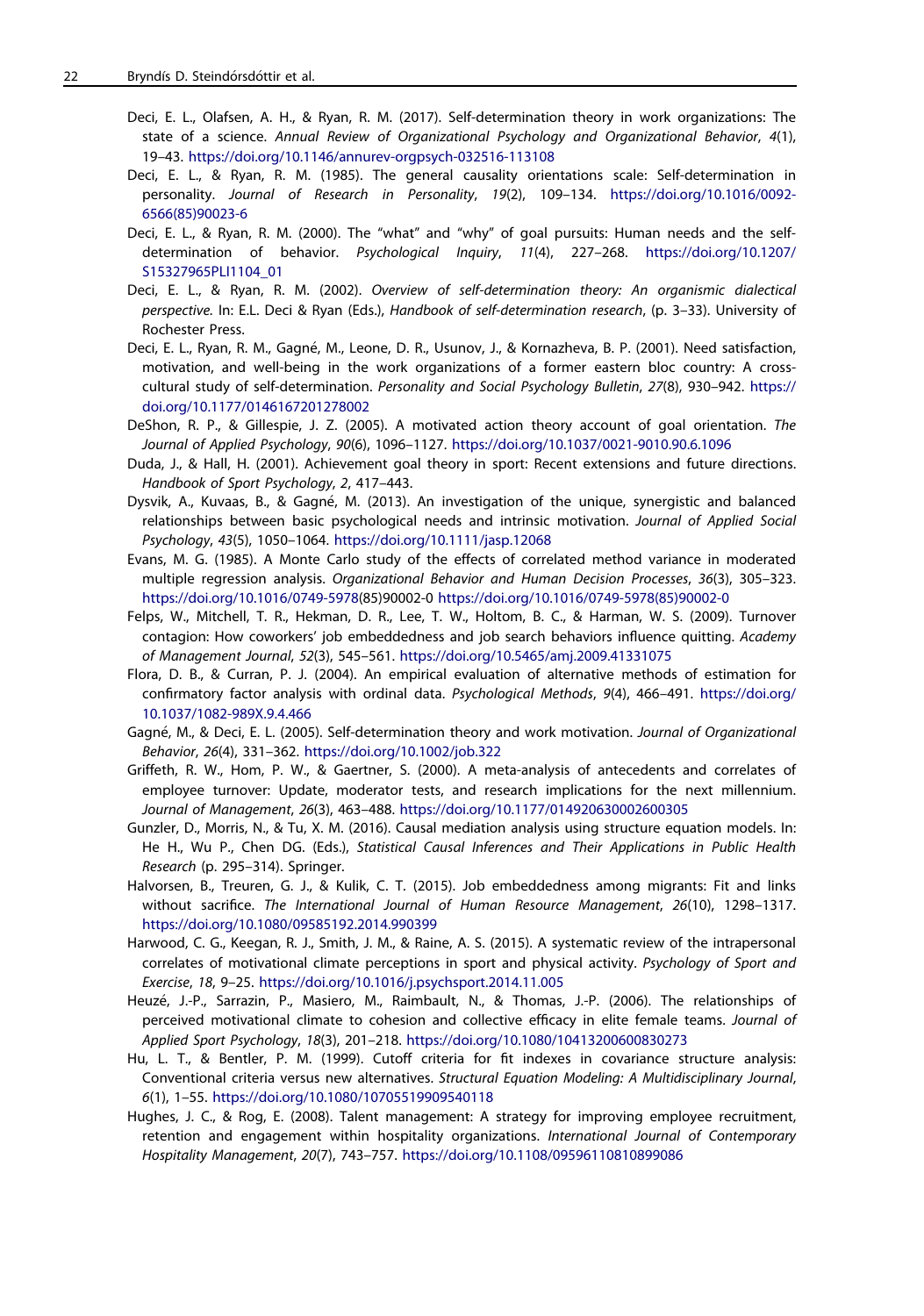- <span id="page-23-0"></span>Jagacinski, C. M., & Nicholls, J. G. ([1984](#page-7-0)). Conceptions of ability and related affects in task involvement and ego involvement. Journal of Educational Psychology, 76(5), 909–919. [https://doi.org/10.1037/0022-](https://doi.org/10.1037/0022-0663.76.5.909) [0663.76.5.909](https://doi.org/10.1037/0022-0663.76.5.909)
- Jiang, K., Liu, D., McKay, P. F., Lee, T. W., & Mitchell, T. R. ([2012](#page-2-0)). When and how is job embeddedness predictive of turnover? A meta-analytic investigation. American Psychological Association.
- Johnson, D. W. ([2003](#page-5-0)). Social interdependence: Interrelationships among theory, research, and practice. The American Psychologist, 58(11), 934–945. <https://doi.org/10.1037/0003-066X.58.11.934>
- Kanfer, R., & Ackerman, P. [\(2000](#page-10-0)). Individual differences in work motivation: Further explorations of a trait framework. Applied Psychology, 49(3), 470–482. <https://doi.org/10.1111/1464-0597.00026>
- Kasser, T., Davey, J., & Ryan, R. M. ([1992\)](#page-6-0). Motivation and employee-supervisor discrepancies in a psychiatric vocational rehabilitation setting. Rehabilitation Psychology, 37(3), 175–188. [https://doi.org/](https://doi.org/10.1037/h0079104) [10.1037/h0079104](https://doi.org/10.1037/h0079104)
- Kopelman, R. E., Brief, A., & Guzzo, R. [\(1990\)](#page-6-0). The role of climate and culture in productivity. In E. B. Schneider (Ed.), Organizational climate and culture (pp. 282–318). Jossey-Bass.
- Kopperud, K. H., Nerstad, C. G. L., & Dysvik, A. [\(2020\)](#page-16-0). Should i stay or should i go? The role of motivational climate and work–home spillover for turnover intentions. Frontiers in Psychology, 11, 1- 16. <https://doi.org/10.3389/fpsyg.2020.01107>
- Kuenzi, M., & Schminke, M. [\(2009](#page-2-0)). Assembling fragments into a lens: A review, critique, and proposed research agenda for the organizational work climate literature. Journal of Management, 35(3), 634–717. <https://doi.org/10.1177/0149206308330559>
- Lee, T. W., Burch, T. C., & Mitchell, T. R. [\(2014\)](#page-2-0). The story of why we stay: A review of job embeddedness. Annual Review of Organizational Psychology and Organizational Behavior, 1(1), 199–216. <https://doi.org/10.1146/annurev-orgpsych-031413-091244>
- Lee, T. W., & Mitchell, T. R. [\(1994\)](#page-1-0). An alternative approach: The unfolding model of voluntary employee turnover. The Academy of Management Review, 19(1), 51–89. <https://doi.org/10.2307/258835>
- Lee, T. W., Mitchell, T. R., Sablynski, C. J., Burton, J. P., & Holtom, B. C. ([2004](#page-3-0)). The effects of job embeddedness on organizational citizenship, job performance, volitional absences, and voluntary turnover. Academy of Management Journal, 47(5), 711–722. <https://doi.org/10.2307/20159613>
- Malone, T., & Lepper, M. ([1987](#page-20-0)). Making learning fun: A taxonomy of intrinsic motivations for learning. Aptitude, Learning, and Instruction, 3, 223–253.
- Marsh, H. W., Hau, K.-T., & Grayson, D. ([2005](#page-11-0)). Goodness of fit in structural equation models. In: A. Maydeu-Olivares & J.J. McArdle (Eds.), Multivariate applications book series. Contemporary psychometrics: A festschrift for Roderick P. McDonald (pp. 275-340). Lawrence Erlbaum Associates Publishers.
- Marshall, H. H., & Weinstein, R. S. ([1984\)](#page-20-0). Classroom factors affecting students' self-evaluations: An interactional model. Review of Educational Research, 54(3), 301–325. [https://doi.org/10.3102/](https://doi.org/10.3102/00346543054003301) [00346543054003301](https://doi.org/10.3102/00346543054003301)
- Mitchell, T. R., Holtom, B. C., Lee, T. W., Sablynski, C. J., & Erez, M. [\(2001](#page-1-0)). Why people stay: Using job embeddedness to predict voluntary turnover. Academy of Management Journal, 44(6), 1102–1121. <https://doi.org/10.2307/3069391>
- Mossholder, K. W., Settoon, R. P., & Henagan, S. C. ([2005](#page-5-0)). A relational perspective on turnover: Examining structural, attitudinal, and behavioral predictors. Academy of Management Journal, 48(4), 607–618. <https://doi.org/10.5465/amj.2005.17843941>
- Muthén, L. K., & Muthén, B. O. [\(2017\)](#page-11-0). 1998–2017. Mplus user's guide. Muthén & Muthén.
- Nerstad, C. G., Dysvik, A., Kuvaas, B., & Buch, R. [\(2018\)](#page-4-0). Negative and positive synergies: On employee development practices, motivational climate, and employee outcomes. Human Resource Management, 57(5), 1285–1302. <https://doi.org/10.1002/hrm.21904>
- Nerstad, C. G., Roberts, G. C., & Richardsen, A. M. [\(2013\)](#page-2-0). Achieving success at work: Development and validation of the Motivational Climate at Work Questionnaire (MCWQ). Journal of Applied Social Psychology, 43(11), 2231–2250. <https://doi.org/10.1111/jasp.12174>
- Nerstad, C. G., Searle, R., Cerne, M., Dysvik, A., Skerlavaj, M., & Scherer, R. ([2018](#page-2-0)). Perceived mastery climate, felt trust, and knowledge sharing. Journal of Organizational Behavior, 39(4), 429–447. [https://](https://doi.org/10.1002/job.2241) [doi.org/10.1002/job.2241](https://doi.org/10.1002/job.2241)
- Ng, T. W., & Feldman, D. C. ([2010](#page-4-0)). The impact of job embeddedness on innovation-related behaviors. Human Resource Management, 49(6), 1067–1087. <https://doi.org/10.1002/hrm.20390>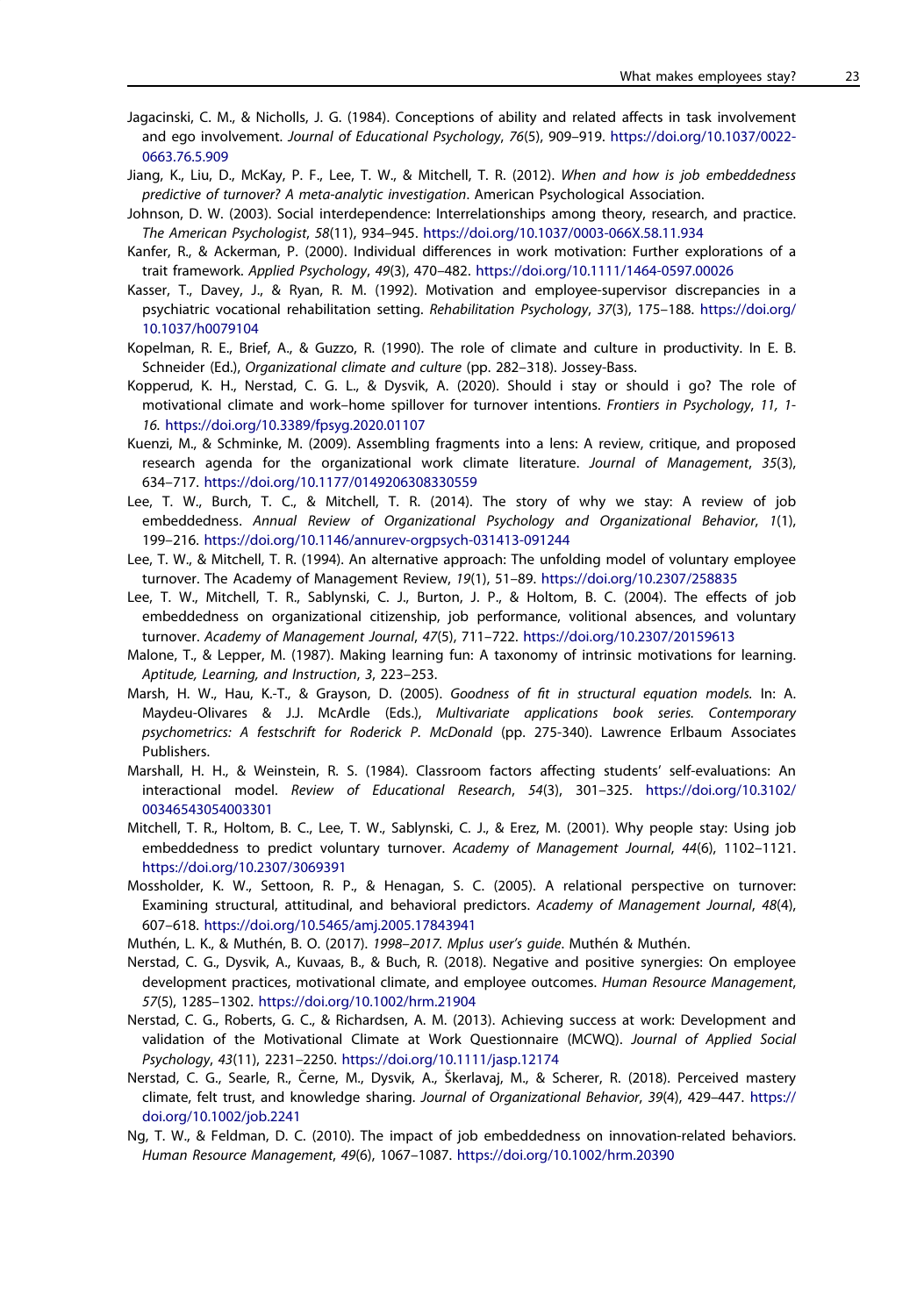- <span id="page-24-0"></span>Nguyen, V. Q., Taylor, G. S., & Bergiel, E. ([2017\)](#page-5-0). Organizational antecedents of job embeddedness. Management Research Review, 40(11), 1216–1235. <https://doi.org/10.1108/MRR-11-2016-0255>
- Nicholls, J. G. [\(1984](#page-4-0)). Achievement motivation: Conceptions of ability, subjective experience, task choice, and performance. Psychological Review, 91(3), 328–346. [https://doi.org/10.1037/0033-295X.91.](https://doi.org/10.1037/0033-295X.91.3.328) [3.328](https://doi.org/10.1037/0033-295X.91.3.328)
- Nicholls, J. G. ([1989](#page-4-0)). The competitive ethos and democratic education. Harvard University Press.
- Ntoumanis, N. [\(2001\)](#page-7-0). A self-determination approach to the understanding of motivation in physical education . The British Journal of Educational Psychology, 71(Pt 2), 225–242. [https://doi.org/10.1348/](https://doi.org/10.1348/000709901158497) [000709901158497](https://doi.org/10.1348/000709901158497)
- Ntoumanis, N., & Biddle, S. J. [\(1999\)](#page-2-0). A review of motivational climate in physical activity. Journal of Sports Sciences, 17(8), 643–665. <https://doi.org/10.1080/026404199365678>
- O'Keefe, P. A., Ben-Eliyahu, A., & Linnenbrink-Garcia, L. ([2013](#page-16-0)). Shaping achievement goal orientations in a mastery-structured environment and concomitant changes in related contingencies of self-worth. Motivation and Emotion, 37(1), 50–64. <https://doi.org/10.1007/s11031-012-9293-6>
- Ommundsen, Y., & Roberts, G. [\(1999\)](#page-5-0). Effect of motivational climate profiles on motivational indices in team sport. Scandinavian Journal of Medicine & Science in Sports, 9(6), 389–397. [https://doi.org/10.](https://doi.org/10.1111/j.1600-0838.1999.tb00261.x) [1111/j.1600-0838.1999.tb00261.x](https://doi.org/10.1111/j.1600-0838.1999.tb00261.x)
- Parish, L. E., & Treasure, D. C. [\(2003\)](#page-4-0). Physical activity and situational motivation in physical education: Influence of the motivational climate and perceived ability. Research Quarterly for Exercise and Sport, 74(2), 173–182. <https://doi.org/10.1080/02701367.2003.10609079>
- Parker, C. P., Baltes, B. B., Young, S. A., Huff, J. W., Altmann, R. A., Lacost, H. A., & Roberts, J. E. ([2003](#page-2-0)). Relationships between psychological climate perceptions and work outcomes: a meta-analytic review. Journal of Organizational Behavior, 24(4), 389–416. <https://doi.org/10.1002/job.198>
- Pavey, L., Greitemeyer, T., & Sparks, P. [\(2011\)](#page-8-0). Highlighting relatedness promotes prosocial motives and behavior. Personality & Social Psychology Bulletin, 37(7), 905–917. [https://doi.org/10.1177/](https://doi.org/10.1177/0146167211405994) [0146167211405994](https://doi.org/10.1177/0146167211405994)
- Peltokorpi, V., Allen, D. G., & Froese, F. ([2015](#page-4-0)). Organizational embeddedness, turnover intentions, and voluntary turnover: The moderating effects of employee demographic characteristics and value orientations. Journal of Organizational Behavior, 36(2), 292–312. <https://doi.org/10.1002/job.2192>
- Podsakoff, P. M., MacKenzie, S. B., Jeong-Yeon, L., & Podsakoff, N. P. [\(2003\)](#page-9-0). Common method biases in behavioral research: A critical review of the literature and recommended remedies. The Journal of Applied Psychology, 88(5), 879–903. <https://doi.org/10.1037/0021-9010.88.5.879>
- Porter, C. M., Posthuma, R. A., Maertz, C. P., Jr., Joplin, J. R., Rigby, J., Gordon, M., & Graves, K. ([2019](#page-3-0)). On-the-job and off-the-job embeddedness differentially influence relationships between informal job search and turnover. The Journal of Applied Psychology, 104(5), 678–689. [https://doi.org/10.1037/](https://doi.org/10.1037/apl0000375) [apl0000375](https://doi.org/10.1037/apl0000375)
- Reinboth, M., & Duda, J. L. [\(2006](#page-2-0)). Perceived motivational climate, need satisfaction and indices of wellbeing in team sports: A longitudinal perspective. Psychology of Sport and Exercise, 7(3), 269–286. <https://doi.org/10.1016/j.psychsport.2005.06.002>
- Roberts, G. [\(2012](#page-2-0)). Motivation in sport and exercise from an achievement goal theory perspective: After 30 years, where are we. Advances in Motivation in Sport and Exercise, 3, 5–58.
- Rubenstein, A. L., Eberly, M. B., Lee, T. W., & Mitchell, T. R. ([2018](#page-1-0)). Surveying the forest: A meta-analysis, moderator investigation, and future-oriented discussion of the antecedents of voluntary employee turnover. Personnel Psychology, 71(1), 23–65. <https://doi.org/10.1111/peps.12226>
- Ryan, R. M., & Deci, E. L. [\(2000\)](#page-2-0). Self-determination theory and the facilitation of intrinsic motivation, social development, and well-being. The American Psychologist, 55(1), 68–78. [https://doi.org/10.1037/](https://doi.org/10.1037/0003-066X.55.1.68) [0003-066X.55.1.68](https://doi.org/10.1037/0003-066X.55.1.68)
- Ryan, R. M., & Deci, E. L. [\(2017\)](#page-2-0). Self-determination theory: Basic psychological needs in motivation, development, and wellness. Guilford Publications.
- Sadeghpour, M., Sung, S. M., Jacobe, H., & Kimball, A. B. [\(2020\)](#page-10-0). Career satisfaction of leaders in academic dermatology: Results from a national survey. International Journal of Women's Dermatology, 6(1), 25–29. <https://doi.org/10.1016/j.ijwd.2019.09.004>
- Sarrazin, P., Guillet, E., & Cury, F. [\(2001\)](#page-7-0). The effect of coach's task- and ego-involving climate on the changes in perceived competence, relatedness, and autonomy among girl handballers. European Journal of Sport Science, 1(4), 1–9. <https://doi.org/10.1080/17461390100071404>